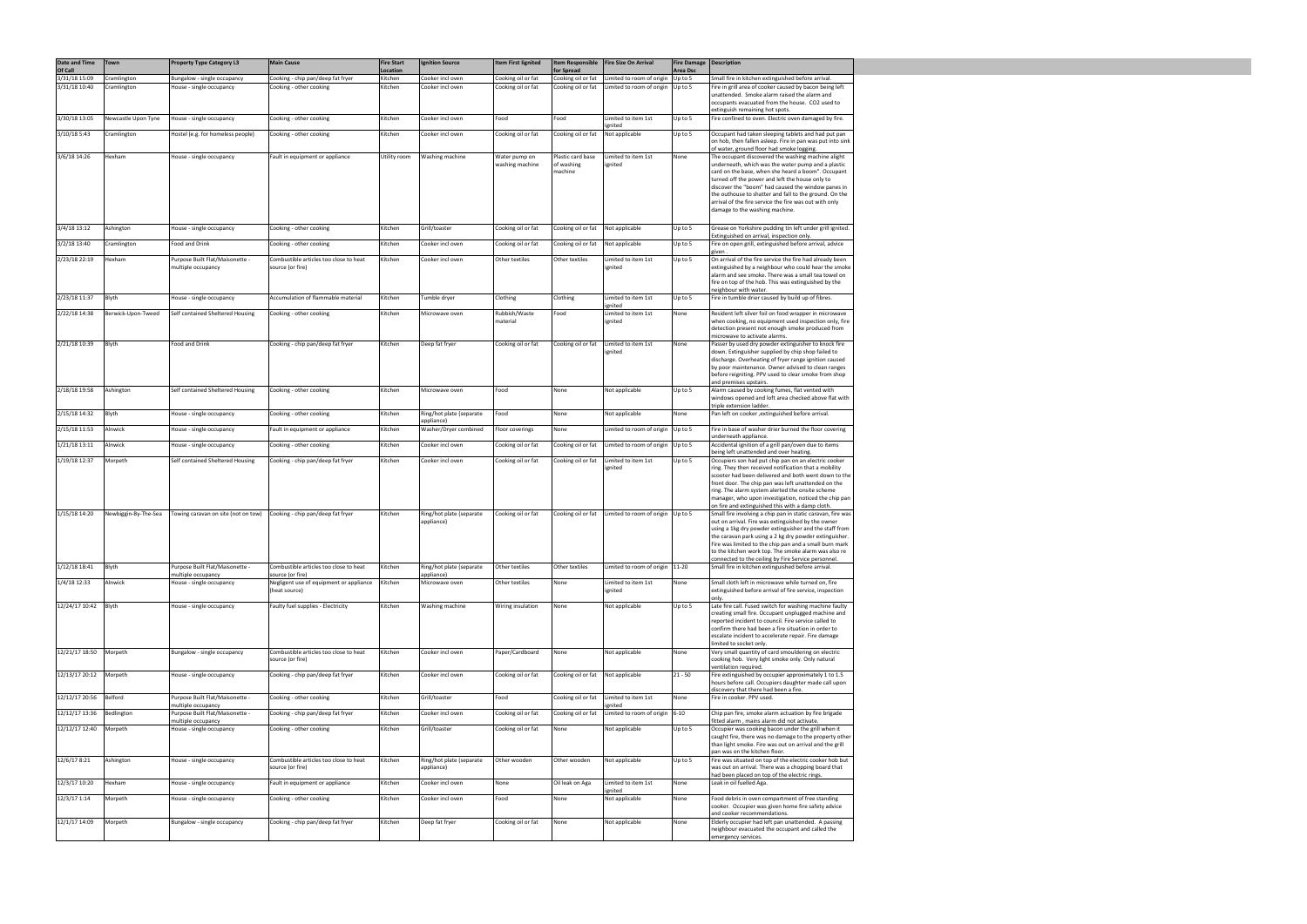| Date and Time<br>Of Call | Town                | <b>Property Type Category L3</b>                      | <b>Main Cause</b>                                          | <b>Fire Start</b><br>Location | <b>Ignition Source</b>                 | <b>Item First lignited</b>     | <b>Item Responsible</b><br>for Spread | <b>Fire Size On Arrival</b>                             | <b>Fire Damage   Description</b><br>Area Dsc |                                                                                                                                                                                                                                                                                                                                                                                                                                                                                                                                                                                                                                              |
|--------------------------|---------------------|-------------------------------------------------------|------------------------------------------------------------|-------------------------------|----------------------------------------|--------------------------------|---------------------------------------|---------------------------------------------------------|----------------------------------------------|----------------------------------------------------------------------------------------------------------------------------------------------------------------------------------------------------------------------------------------------------------------------------------------------------------------------------------------------------------------------------------------------------------------------------------------------------------------------------------------------------------------------------------------------------------------------------------------------------------------------------------------------|
| 12/1/17 11:30            | Morpeth             | House - single occupancy                              | Cooking - other cooking                                    | Kitchen                       | Cooker incl oven                       | Food                           | Food                                  | Limited to item 1st<br>ignited                          | Up to 5                                      | Fire in pan on cooker. Extinguished using tap water.<br>House heavily smoke logged and PPV used to clear<br>smoke. Occupant heard alarms going off but didn't                                                                                                                                                                                                                                                                                                                                                                                                                                                                                |
|                          |                     |                                                       |                                                            |                               |                                        |                                |                                       |                                                         |                                              | realise they were alarms from own premises so did not<br>respond.                                                                                                                                                                                                                                                                                                                                                                                                                                                                                                                                                                            |
| 11/26/17 21:19           | Cramlington         | House - single occupancy                              | Fault in equipment or appliance                            | Garage                        | Washing machine                        | Wiring insulation              | Wiring insulation                     | Limited to room of origin   11-20                       |                                              | Family smelt smoke from garage. Checked area and<br>found washing machine a light.                                                                                                                                                                                                                                                                                                                                                                                                                                                                                                                                                           |
| 11/24/17 19:49           | Blyth               | Bungalow - single occupancy                           | Cooking - other cooking                                    | Kitchen                       | Cooker incl oven                       | Food                           | Food                                  | Not applicable                                          | Up to 5                                      | Buns left in oven by occupant and ignited, but were<br>extinguished on arrival of fire service                                                                                                                                                                                                                                                                                                                                                                                                                                                                                                                                               |
| 11/24/17 17:14           | Blyth               | House - single occupancy                              | Cooking - other cooking                                    | Kitchen                       | Microwave oven                         | Food                           | Food                                  | Limited to item 1st<br>ignited                          | None                                         | Fire extinguished before arrival.                                                                                                                                                                                                                                                                                                                                                                                                                                                                                                                                                                                                            |
| 11/23/17 9:21            | <b>Whitley Bay</b>  | Bungalow - single occupancy                           | Combustible articles too close to heat<br>source (or fire) | Kitchen                       | Ring/hot plate (separate<br>appliance) | plastic base of kettle         | plastic base of<br>cettle             | Not applicable                                          | Up to 5                                      | Small fire on grill extinguished before arrival.                                                                                                                                                                                                                                                                                                                                                                                                                                                                                                                                                                                             |
| 11/21/17 23:23           | Blyth               | House - single occupancy                              | Combustible articles too close to heat<br>source (or fire) | Kitchen                       | Cooker incl oven                       | Plastic - raw material<br>only | None                                  | Not applicable                                          | $6 - 10$                                     | Plastic food container left on cooker ring by accident.<br>Ring turned on and melted plastic alerting adult<br>occupant to fire due to smoke.                                                                                                                                                                                                                                                                                                                                                                                                                                                                                                |
| 11/21/17 16:01           | Cramlington         | House - single occupancy                              | Accumulation of flammable material                         | Kitchen                       | Tumble dryer                           | Other textiles                 | Wiring insulation                     | Affecting more than 2<br>floors (not whole<br>building) | 11-20                                        | Dryer, occupier saw orange glow that appeared to be<br>behind the door lock inside the machine. Smoke alarm<br>fitted on both floors but did not activate due to door<br>being shut.                                                                                                                                                                                                                                                                                                                                                                                                                                                         |
| 11/19/17 1:12            | Bedlington          | Food and Drink                                        | Faulty fuel supplies - Electricity                         | Kitchen                       | Fridge/Freezer                         | Internal fittings              | Internal fittings                     | Limited to floor / deck of $ 101 - 200$<br>origin       |                                              | Fire in kitchen on ground floor under stairs.                                                                                                                                                                                                                                                                                                                                                                                                                                                                                                                                                                                                |
| 11/14/17 19:13           | Ashington           | Bungalow - single occupancy                           | Cooking - chip pan/deep fat fryer                          | Kitchen                       | Cooker incl oven                       | Cooking oil or fat             | Cooking oil or fat                    | Limited to room of origin                               | Up to 5                                      | Fire in chip pan. Occupants had not called the fire<br>service and extinguished the fire themselves with 1<br>garden hose, 2kg CO2 and 1kg Dry powder fire<br>extinguisher. The smoke from the fire in the kitchen<br>area had spread through the extractor up into the loft<br>area of the bungalow and the occupant had stuffed a<br>wet towel at the top of the extractor to try and prevent<br>the smoke filling in the loft. The smoke had built up and<br>spread through to next doors loft                                                                                                                                            |
| 11/13/17 15:40           | Prudhoe             | Bungalow - single occupancy                           | Cooking - other cooking                                    | Kitchen                       | Microwave oven                         | Food                           | Food                                  | Not applicable                                          | Up to 5                                      | Small fire in microwave oven extinguished before<br>arrival.                                                                                                                                                                                                                                                                                                                                                                                                                                                                                                                                                                                 |
| 11/6/17 17:12            | Berwick-Upon-Tweed  | Self contained Sheltered Housing                      | Combustible articles too close to heat<br>source (or fire) | Kitchen                       | Cooker incl oven                       | Other textiles                 | Other textiles                        | Limited to item 1st<br>ignited                          | Up to 5                                      | Resident placed items on top of cooker (tea towels and<br>plastic container) and accidentally switched the grill on<br>instead of the oven. Flame damage to items which<br>ignited on top of grill only and slight smoke damage to<br>kitchen area PPV fan used to clear building of smoke.                                                                                                                                                                                                                                                                                                                                                  |
| 10/31/17 17:14           | Hexham              | House - single occupancy                              | Cooking - other cooking                                    | Kitchen                       | Cooker incl oven                       | Cooking oil or fat             | Cooking oil or fat                    | Limited to item 1st<br>ignited                          | Up to 5                                      | Occupier had put the oven on to warm up prior to<br>putting food in to cook. Residual fat on the bottom of<br>the oven caught fire which was smelled prior to the<br>smoke alarm in the hallway operating. Fire service<br>personnel turned heat off to oven. Oven door was<br>closed and the fire was out on arrival of the fire service<br>and an inspection only was carried out.                                                                                                                                                                                                                                                         |
| 10/25/17 20:48           | <b>Riding Mill</b>  | Bungalow - single occupancy                           | Cooking - other cooking                                    | Kitchen                       | Cooker incl oven                       | Food                           | None                                  | Not applicable                                          | None                                         | Person rescued by neighbour and paramedics prior to<br>arrival of fire service, paramedics also isolated power<br>on cooker and put the frying pan and burnt contents<br>into the sink. On arrival PPV was used to ventilate.                                                                                                                                                                                                                                                                                                                                                                                                                |
| 10/23/17 18:59           | Bedlington          | Self contained Sheltered Housing                      | Combustible articles too close to heat<br>source (or fire) | Kitchen                       | Cooker incl oven                       | Other textiles                 | Other textiles                        | Not applicable                                          | None                                         | Oven gloves left on electric ring - extinguished before<br>arrival - insp only.                                                                                                                                                                                                                                                                                                                                                                                                                                                                                                                                                              |
| 10/20/17 14:26           | Corbridge           | Education                                             | Accumulation of flammable material                         | Kitchen                       | Tumble dryer                           | Clothing                       | None                                  | Limited to item 1st<br>ignited                          | Up to 5                                      | Excessive build up of fluff in the tumble dryer causing<br>ignition within the dryer. Staff isolated the electricity<br>from the appliance. Post inspection by FRS personnel<br>the dryer was removed outside of the property.                                                                                                                                                                                                                                                                                                                                                                                                               |
| 10/19/17 15:58           | Morpeth             | Purpose Built Flat/Maisonette -<br>multiple occupancy | Accumulation of flammable material                         | Kitchen                       | Cooker incl oven                       | Food                           | Food                                  | Limited to item 1st<br>ignited                          | Up to 5                                      | Small fire in oven caused by build up of food on inside.<br>Extinguished on arrival. Inspection only.                                                                                                                                                                                                                                                                                                                                                                                                                                                                                                                                        |
| 10/18/17 14:57           | Ashington           | House - single occupancy                              | Fault in equipment or appliance                            | Kitchen                       | Tumble dryer                           | Other textiles                 | Other textiles                        | Limited to room of origin                               | Up to 5                                      | Fire within tumble dryer.                                                                                                                                                                                                                                                                                                                                                                                                                                                                                                                                                                                                                    |
| 10/9/17 13:36            | Morpeth             | House - single occupancy                              | Combustible articles too close to heat<br>source (or fire) | Kitchen                       | Cooker incl oven                       | Internal fittings              | Other furniture                       | Limited to room of origin                               | $ 21 - 50$                                   | Fire in kitchen.                                                                                                                                                                                                                                                                                                                                                                                                                                                                                                                                                                                                                             |
| 9/30/17 22:32            | Blyth               | House - single occupancy                              | Cooking - other cooking                                    | Kitchen                       | Ring/hot plate (separate<br>appliance) | Cooking oil or fat             | Cooking oil or fat                    | Limited to item 1st<br>ignited                          | Up to 5                                      | Carer left pan on cooker - small fire in pan -<br>extinguished before arrival - inspection only.                                                                                                                                                                                                                                                                                                                                                                                                                                                                                                                                             |
| 9/26/17 20:45            | <b>Blyth</b>        | House - single occupancy                              | Negligent use of equipment or appliance<br>(heat source)   | Kitchen                       | Fridge/Freezer                         | Gases                          | Gases                                 | Limited to item 1st<br>ignited                          | Up to 5                                      | Fire in fridge with freezer compartment caused by<br>householder using knife to chip ice off ice box and<br>lighter to melt ice. Fire contained within fridge as<br>householder closed door and isolated power before<br>evacuating. Fridge removed from property inspection<br>and advice only.                                                                                                                                                                                                                                                                                                                                             |
| 9/25/17 1:11             | Hexham              | House - single occupancy                              | Cooking - other cooking                                    | Kitchen                       | Cooker incl oven                       | Food                           | None                                  | Limited to item 1st<br>ignited                          | Up to 5                                      | Pan of food left on cooker. Occupier and son slept<br>through smoke alarms that were sounding. Next door<br>neighbour of attached semi-detached property called<br>the fire service to raise alarm. Fire service personnel<br>attempted to raise alarm by knocking on doors and<br>windows but no response. Lock pulling kit was<br>assembled for use to gain access to the property<br>however, occupier did open the door at this point. Pan<br>of food removed from property by fire service<br>personnel who made access to upstairs of the property<br>to awaken son who was led to safety. PPV fan used to<br>clear property of smoke. |
| 9/24/17 16:13            | Ashington           | House - single occupancy                              | Fault in equipment or appliance                            | Kitchen                       | Microwave oven                         | Not known                      | None                                  | Not applicable                                          | Up to 5                                      | Fault in microwave oven.                                                                                                                                                                                                                                                                                                                                                                                                                                                                                                                                                                                                                     |
| 9/23/17 21:13            | Newcastle Upon Tyne | House - single occupancy                              | Negligent use of equipment or appliance<br>(heat source)   | Kitchen                       | Cooker incl oven                       | Other textiles                 | Other textiles                        | Limited to item 1st<br>ignited                          | Up to 5                                      | Fire was caused by a plastic tray being left unattended<br>on the top of a cooker. The plastic melted over the hob<br>controls and the occupier was unable to switch off the<br>heat. Crews isolated the gas supply and used CO2<br>extinguisher and Positive Pressure Ventilation to clear<br>the smoke.                                                                                                                                                                                                                                                                                                                                    |
| 9/23/17 2:43             | <b>Blyth</b>        | Purpose Built Flat/Maisonette -<br>multiple occupancy | Cooking - other cooking                                    | Kitchen                       | Cooker incl oven                       | Food                           | Food                                  | Not applicable                                          | Up to 5                                      | On arrival alarm was sounding (alarm raised by<br>neighbour hearing alarm) and a light smoke could be<br>seen in kitchen through window, fire crew made entry<br>and discovered burnt toast within oven, which was<br>removed then isolated. Flat was ventilated.                                                                                                                                                                                                                                                                                                                                                                            |

 $\mathbf{I}$  , and the set of the set of the set of the set of the set of the set of the set of the set of the set of the set of the set of the set of the set of the set of the set of the set of the set of the set of the set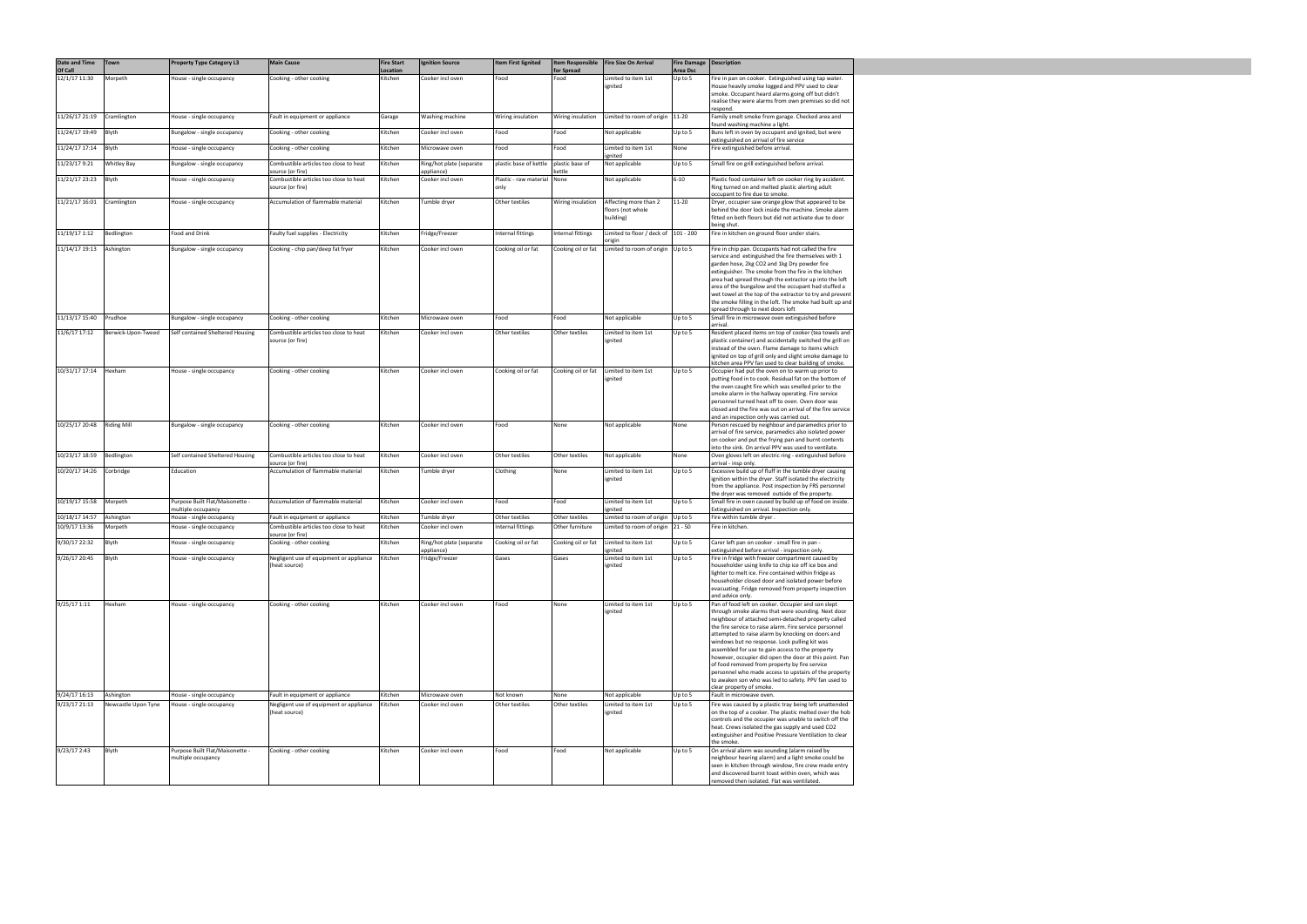| <b>Date and Time</b><br>Of Call | <b>Town</b>                   | <b>Property Type Category L3</b>                             | <b>Main Cause</b>                                                       | <b>Fire Start</b><br>Location | <b>Ignition Source</b>                 | <b>Item First lignited</b>     | <b>Item Responsible</b><br>for Spread | Fire Size On Arrival                                           | <b>Fire Damage Description</b><br><b>Area Dsc</b> |                                                                                                                      |
|---------------------------------|-------------------------------|--------------------------------------------------------------|-------------------------------------------------------------------------|-------------------------------|----------------------------------------|--------------------------------|---------------------------------------|----------------------------------------------------------------|---------------------------------------------------|----------------------------------------------------------------------------------------------------------------------|
| 9/16/17 19:07                   | Stocksfield                   | House - single occupancy                                     | Fault in equipment or appliance                                         | Kitchen                       | Cooker incl oven                       | Petrol/Oil products            | Petrol/Oil                            | Not applicable                                                 | None                                              | This was a small smouldering fire within the internal                                                                |
|                                 |                               |                                                              |                                                                         |                               |                                        |                                | products                              |                                                                |                                                   | heating elements of the Aga cooker. Heating oil was<br>isolated within the kitchen area and the main tank.           |
|                                 |                               |                                                              |                                                                         |                               |                                        |                                |                                       |                                                                |                                                   | Engineer advised there may have been excess oil in<br>cooker due to a fault in float/reservoir chamber.              |
|                                 |                               |                                                              |                                                                         |                               |                                        |                                |                                       |                                                                |                                                   | Engineer advised to isolate the supply which fire                                                                    |
|                                 |                               |                                                              |                                                                         |                               |                                        |                                |                                       |                                                                |                                                   | service personnel had already done, and any excess<br>fuel would vapourise off. This appeared to work in             |
|                                 |                               |                                                              |                                                                         |                               |                                        |                                |                                       |                                                                |                                                   | extinguishing any excess oil. It was not possible to take<br>Aga apart without causing excess damage and the         |
|                                 |                               |                                                              |                                                                         |                               |                                        |                                |                                       |                                                                |                                                   | engineer advised that isolating the supply was the best<br>course of action. Owner advised not to use the Aga        |
|                                 |                               |                                                              |                                                                         |                               |                                        |                                |                                       |                                                                |                                                   | until the engineer serviced it and not to turn the fuel                                                              |
| 9/15/17 8:49                    | Morpeth                       | Bungalow - single occupancy                                  | Combustible articles too close to heat                                  | Kitchen                       | Cooker incl oven                       | Plastic cutting board          | Plastic cutting                       | Limited to item 1st                                            | None                                              | supply back on.<br>Melted plastic chopping board on electric hob of                                                  |
| 9/12/17 16:58                   | Cramlington                   | House - single occupancy                                     | source (or fire)<br>Cooking - other cooking                             | Kitchen                       | Cooker incl oven                       | Food                           | board<br>None                         | ignited<br>Not applicable                                      | Up to 5                                           | cooker.<br>Pressure cooker had been left on the gas ring of the                                                      |
|                                 |                               |                                                              |                                                                         |                               |                                        |                                |                                       |                                                                |                                                   | cooker which was also on. Pressure cooker was<br>removed from heat and after a search of the premises                |
|                                 |                               |                                                              |                                                                         |                               |                                        |                                |                                       |                                                                |                                                   | was complete it was confirmed that no persons were                                                                   |
|                                 |                               |                                                              |                                                                         |                               |                                        |                                |                                       |                                                                |                                                   | present. Pressure cooker was placed in garden area<br>and cooled with water. Damage to pressure cooker and           |
|                                 |                               |                                                              |                                                                         |                               |                                        |                                |                                       |                                                                |                                                   | small amount of heat/burn marks were present on the<br>cooker itself.                                                |
| 9/11/17 2:01                    | Blyth                         | House - single occupancy                                     | Cooking - chip pan/deep fat fryer                                       | Kitchen                       | Cooker incl oven                       | Cooking oil or fat             | Cooking oil or fat                    | Limited to room of origin   6-10                               |                                                   | Chip pan left unattended, occupant fell asleep,                                                                      |
| 9/4/17 18:33                    | Ashington                     | House - single occupancy                                     | Fault in equipment or appliance                                         | Kitchen                       | Cooker incl oven                       | Wiring insulation              | Wiring insulation                     | Limited to item 1st<br>ignited                                 | Up to 5                                           | Fire in electric fan on Hoover built in oven (no model<br>number available). Occupier disconnected oven and          |
|                                 |                               |                                                              |                                                                         |                               |                                        |                                |                                       |                                                                |                                                   | removed it to outside before arrival of FRS. Fire<br>extinguished on arrival.                                        |
| 8/30/17 20:47                   | Morpeth                       | Self contained Sheltered Housing                             | Negligent use of equipment or appliance<br>(heat source)                | Kitchen                       | Cooker incl oven                       | Plastic - raw material<br>only | Plastic - raw<br>material only        | Not applicable                                                 | Up to 5                                           | Occupant was using ring on electric cooker to boil eggs.<br>He had placed a halogen oven over another ring, and      |
|                                 |                               |                                                              |                                                                         |                               |                                        |                                |                                       |                                                                |                                                   | left the room for a short while. Upon alarm actuation,                                                               |
|                                 |                               |                                                              |                                                                         |                               |                                        |                                |                                       |                                                                |                                                   | occupant found the base of the halogen oven had<br>melted onto the ring, and removed this. Fire                      |
|                                 |                               |                                                              |                                                                         |                               |                                        |                                |                                       |                                                                |                                                   | investigation showed that this ring had also been<br>turned on, as this, together with the ring used and the         |
| 8/24/17 18:10                   | Northumberland                | House - single occupancy                                     | Cooking - other cooking                                                 | Kitchen                       | Cooker incl oven                       | Food                           | Food                                  | Not applicable                                                 | Up to 5                                           | oven, were extremely hot.<br>Items of food left in oven. Burnt and created smoke.                                    |
| 8/21/17 18:25                   | Prudhoe                       | House - single occupancy                                     | Cooking - other cooking                                                 | Kitchen                       | Cooker incl oven                       | Cooking oil or fat             | None                                  | Not applicable                                                 | None                                              | Small fire in grill pan in oven. FRS personnel removed                                                               |
| 8/16/17 17:54                   | Newcastle Upon Tyne           | Bungalow - single occupancy                                  | Combustible articles too close to heat                                  | Kitchen                       | Cooker incl oven                       | Paper/Cardboard                | Paper/Cardboard                       | Not applicable                                                 | Up to 5                                           | grill pan from property.<br>newspaper accidentally left on electric hob by occupier.                                 |
| 8/14/17 16:45                   | Cramlington                   | Bungalow - single occupancy                                  | source (or fire)<br>Cooking - other cooking                             | Kitchen                       | Microwave oven                         | Food                           | Food                                  | Not applicable                                                 | Up to 5                                           | Small fire extinguished before arrival of FB.<br>Small fire in microwave oven, extinguished before                   |
| 8/12/17 8:03                    | Blyth                         | Bungalow - single occupancy                                  | Negligent use of equipment or appliance                                 | Kitchen                       | Microwave oven                         | Stainless steel pan in         | None                                  | Limited to item 1st                                            | None                                              | arrival. ppv used for smoke clearance only<br>The fire was a result of occupant placing a stainless                  |
|                                 |                               |                                                              | (heat source)                                                           |                               |                                        | microwave                      |                                       | ignited                                                        |                                                   | steel pan in his microwave oven causing damage.                                                                      |
| 8/8/17 13:27                    | Cramlington                   | House - single occupancy                                     | Negligent use of equipment or appliance<br>(heat source)                | Kitchen                       | Grill/toaster                          | Food                           | Food                                  | Limited to item 1st<br>ignited                                 | Up to 5                                           | Small fire in a toaster, the toaster was located under a<br>kitchen cabinet and caused slight charring, mainly       |
| 8/6/17 13:12                    | Ashington                     | House - single occupancy                                     | Fault in equipment or appliance                                         | Kitchen                       | Washing machine                        | Wiring insulation              | None                                  | Not applicable                                                 | None                                              | smoke damage due to open doors<br>Smell of burning from washing machine.                                             |
| 8/5/17 0:13                     | Ashington                     | Purpose Built Flat/Maisonette -                              | Careless handling - due to sleep or                                     | Kitchen                       | Ring/hot plate (separate               | Cooking oil or fat             | Cooking oil or fat                    | Not applicable                                                 | $6 - 10$                                          | Occupant fell asleep after turning cooker on with fat in                                                             |
|                                 |                               | multiple occupancy                                           | unconsciousness                                                         |                               | appliance)                             |                                |                                       |                                                                |                                                   | chip pan. The flat was lightly smoke logged and PPV<br>was used to clear the smoke. The smoke alarm woke             |
|                                 |                               |                                                              |                                                                         |                               |                                        |                                |                                       |                                                                |                                                   | the occupant up but was disabled by occupant as the<br>noise was annoying him. Occupant used dampened                |
|                                 |                               |                                                              |                                                                         |                               |                                        |                                |                                       |                                                                |                                                   | pair of oven gloves to smother the chip pan fire before<br>removing it from the heat source. The kitchen was         |
|                                 |                               |                                                              |                                                                         |                               |                                        |                                |                                       |                                                                |                                                   | smoke damaged and the heat damaged the extractor                                                                     |
| 8/4/17 16:30                    | Hexham                        | Self contained Sheltered Housing                             | Combustible articles too close to heat<br>source (or fire)              | Kitchen                       | Ring/hot plate (separate<br>appliance) | Plastic - raw material<br>only | Plastic - raw<br>material only        | Limited to item 1st<br>ignited                                 | None                                              | Occupant in a self contained flat been cooking with the<br>hot plate turned on, a plastic mat fell onto the hotplate |
|                                 |                               |                                                              |                                                                         |                               |                                        |                                |                                       |                                                                |                                                   | and burnt the mat, the alarms sounded, the cooker was                                                                |
|                                 |                               |                                                              |                                                                         |                               |                                        |                                |                                       |                                                                |                                                   | turned off and the mat removed before arrival. The<br>room and the corridor was smoke logged.                        |
| 7/22/17 1:33                    | Berwick-Upon-Tweed            | House - single occupancy                                     | Cooking - other cooking                                                 | Kitchen                       | Ring/hot plate (separate<br>appliance) | Food                           | None                                  | Limited to item 1st<br>ignited                                 | $21 - 50$                                         | Fire caused by pan left on stove and male occupier fell<br>asleep in living room. House was heavily smoke logged     |
| 7/13/17 16:54                   | Blyth                         | House - single occupancy                                     | Fault in equipment or appliance                                         | Utility room                  | Washing machine                        | Wiring insulation              | Internal fittings                     | Not applicable                                                 | Up to 5                                           | Fire in washing machine extinguished by owner and<br>removed from property. Fire service called after this to        |
|                                 |                               |                                                              |                                                                         |                               |                                        |                                |                                       |                                                                |                                                   | inspect, on arrival house was found to have smoke on                                                                 |
|                                 |                               |                                                              |                                                                         |                               |                                        |                                |                                       |                                                                |                                                   | ground floor and PPV fan was used for smoke<br>clearance.                                                            |
| 7/6/17 13:55<br>6/27/17 21:57   | Berwick-Upon-Tweed<br>Morpeth | Self contained Sheltered Housing<br>House - single occupancy | Cooking - chip pan/deep fat fryer<br>Accumulation of flammable material | Kitchen<br>Dining room        | Cooker incl oven<br>Tumble dryer       | Cooking oil or fat<br>Clothing | Cooking oil or fat<br>Clothing        | Limited to room of origin Up to 5<br>Limited to room of origin | Up to 5                                           | Fire in chip pan on stove.<br>Fire in tumble dryer. There was no vent hose for this                                  |
|                                 |                               |                                                              |                                                                         |                               |                                        |                                |                                       |                                                                |                                                   | appliance, only a grill vent to the rear, which was<br>heavily clogged with fibres. The occupier had also not        |
|                                 |                               |                                                              |                                                                         |                               |                                        |                                |                                       |                                                                |                                                   | cleaned the filter for some time, and the drier had been                                                             |
|                                 |                               |                                                              |                                                                         |                               |                                        |                                |                                       |                                                                |                                                   | subject to heavy use that day. The fire started in the<br>drum, due to overheating, and resulted in the door         |
|                                 |                               |                                                              |                                                                         |                               |                                        |                                |                                       |                                                                |                                                   | falling off. Most of the fire damage was to the clothing<br>inside. Flames then passed up the front of the drier,    |
| 6/25/17 17:58                   | Alnwick                       | Self contained Sheltered Housing                             | Combustible articles too close to heat                                  | Kitchen                       | Cooker incl oven                       | Internal fittings              | Internal fittings                     | Not applicable                                                 | None                                              | damaging the control panel.<br>Cord from alarm too close to cooker and caught fire.                                  |
| 6/25/17 16:37                   | Hexham                        | House - single occupancy                                     | source (or fire)<br>Fault in equipment or appliance                     | Kitchen                       | Dishwasher                             | Wiring insulation              | Internal fittings                     | Limited to item 1st                                            | Up to 5                                           | Smoke cleared but alarm kept activating.<br>Fire under dishwasher. Smoke logging on ground floor.                    |
| 6/18/17 7:32                    |                               | <b>Residential Home</b>                                      |                                                                         |                               |                                        |                                | None                                  | ignited                                                        |                                                   | Fire in kitchen extinguished by staff before arrival.                                                                |
|                                 | Berwick-Upon-Tweed            |                                                              | Cooking - chip pan/deep fat fryer                                       | Kitchen                       | Ring/hot plate (separate<br>appliance) | Cooking oil or fat             |                                       | Limited to item 1st<br>ignited                                 | None                                              |                                                                                                                      |
| 6/15/17 16:11                   | Bedlington                    | House - single occupancy                                     | Cooking - other cooking                                                 | Kitchen                       | Cooker incl oven                       | Cooking oil or fat             | Cooking oil or fat                    | Limited to item 1st<br>ignited                                 | Up to 5                                           | Occupant left a wok which was being used as a chip<br>pan unattended                                                 |
| 6/14/17 10:17                   | Whitley Bay                   | House - single occupancy                                     | Cooking - chip pan/deep fat fryer                                       | Kitchen                       | Ring/hot plate (separate<br>appliance) | Cooking oil or fat             | Cooking oil or fat                    | Limited to room of origin                                      | Up to 5                                           | Chip pan fire unattended.                                                                                            |
| $6/2/17$ 18:15                  | Morpeth                       | Self contained Sheltered Housing                             | Cooking - other cooking                                                 | Kitchen                       | Cooker incl oven                       | Food                           | None                                  | Limited to item 1st<br>ignited                                 | None                                              | Fire in kitchen caused by cooking.                                                                                   |
| 6/2/170:12                      | Blyth                         | Purpose Built Flat/Maisonette -<br>multiple occupancy        | Combustible articles too close to heat<br>source (or fire)              | Kitchen                       | Cooker incl oven                       | Other textiles                 | Other textiles                        | Limited to item 1st<br>ignited                                 | Up to 5                                           | Occupant had part of tea towel trapped inside of oven<br>which ignited when the oven was turned on, the              |
| 5/28/17 23:59                   | Whitley Bay                   | Purpose Built Flat/Maisonette -                              | Cooking - other cooking                                                 | Kitchen                       | Microwave oven                         | Food                           | None                                  | Not applicable                                                 | Up to 5                                           | occupant removed it and placed it in the kitchen sink.<br>Occupant returned home after consuming alcohol,            |
|                                 |                               | multiple occupancy                                           |                                                                         |                               |                                        |                                |                                       |                                                                |                                                   | placed food in microwave and duly feel asleep. Woken<br>by neighbour banging and shouting through closed             |
|                                 |                               |                                                              |                                                                         |                               |                                        |                                |                                       |                                                                |                                                   | front door to get out due to fire. NFRS found flat to be                                                             |
|                                 |                               |                                                              |                                                                         |                               |                                        |                                |                                       |                                                                |                                                   | filled with large volume of smoke, used PPV.                                                                         |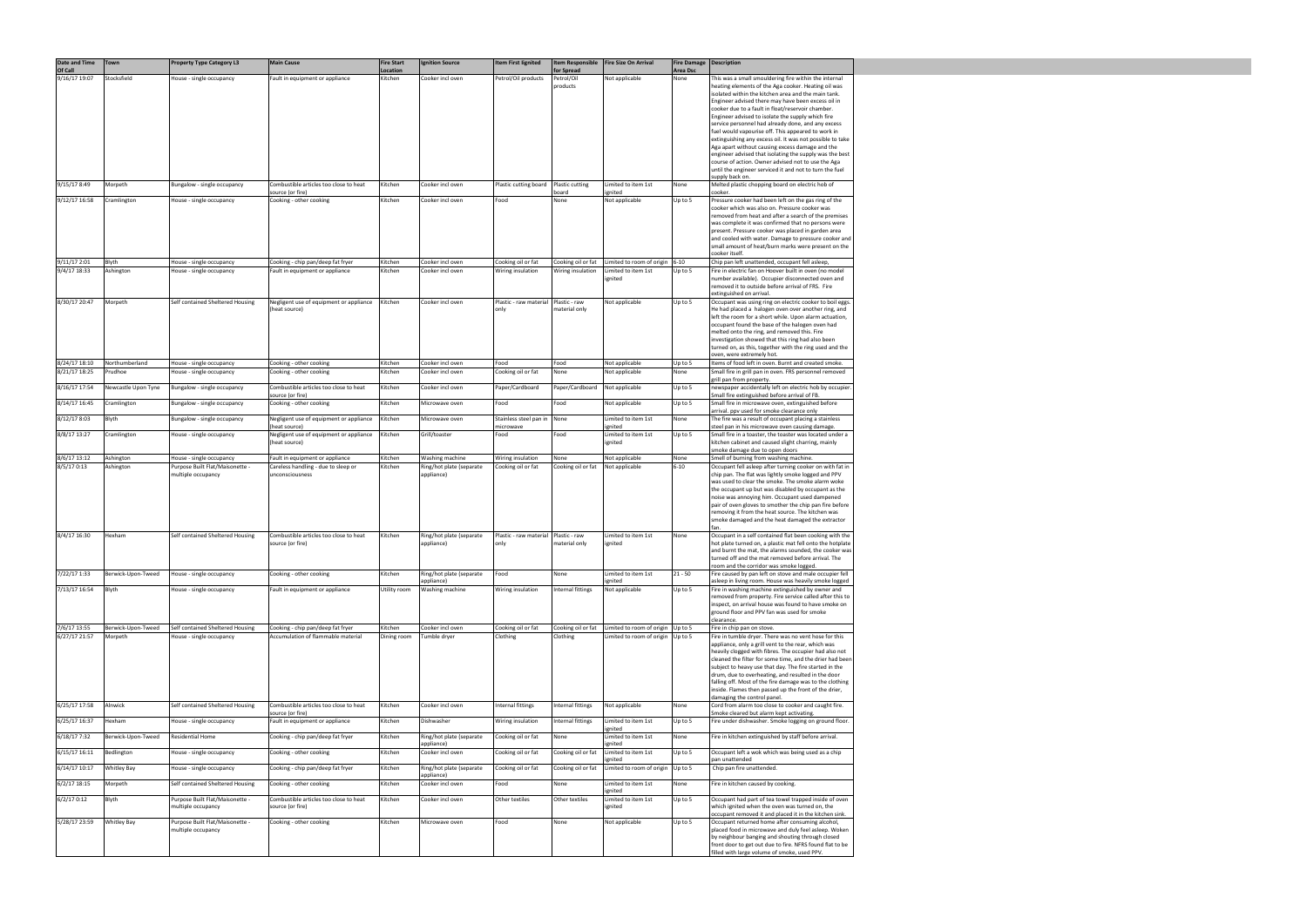| Date and Time            | <b>Town</b>         | <b>Property Type Category L3</b>  | <b>Main Cause</b>                                        | <b>Fire Start</b>               | <b>Ignition Source</b>                 | <b>Item First lignited</b>     | <b>Item Responsible</b>          | Fire Size On Arrival              | Fire Damage   Description |                                                                                                                                                                                                                                                                                                                                                                                                                                                                                                                                                                 |
|--------------------------|---------------------|-----------------------------------|----------------------------------------------------------|---------------------------------|----------------------------------------|--------------------------------|----------------------------------|-----------------------------------|---------------------------|-----------------------------------------------------------------------------------------------------------------------------------------------------------------------------------------------------------------------------------------------------------------------------------------------------------------------------------------------------------------------------------------------------------------------------------------------------------------------------------------------------------------------------------------------------------------|
| Of Call<br>5/23/17 16:44 | Newcastle Upon Tyne | Food and Drink                    | Cooking - other cooking                                  | Location<br>Kitchen             | Cooker incl oven                       | Cooking oil or fat             | for Spread<br>Cooking oil or fat | Limited to room of origin         | Area Dsc<br>$21 - 50$     | Fire in kitchen involving cooking.                                                                                                                                                                                                                                                                                                                                                                                                                                                                                                                              |
| 5/23/17 10:52            | Berwick-Upon-Tweed  | Food and Drink                    | Cooking - chip pan/deep fat fryer                        | Shop                            | Deep fat fryer                         | Industrial deep fat            | None                             | Limited to item 1st               | Up to 5                   | Fire started by owner leaving on his industrial chip-                                                                                                                                                                                                                                                                                                                                                                                                                                                                                                           |
|                          |                     |                                   |                                                          | floor/Showroo<br>m/Display hall |                                        | fryer                          |                                  | ignited                           |                           | shop deep fat fryer, small fire started, the owner then<br>used a water extinguisher, which increased fire<br>growth, then used dry powder which extinguished the<br>fire before fire Service arrival. Fryer was isolated, and<br>PPV fan was used to clear chip-shop/ seating area,<br>limited damage to fryer. possible small smoke Make of<br>fryer. Frankford Halifax                                                                                                                                                                                       |
| 5/5/17 13:37             | Hexham              | Bungalow - single occupancy       | Cooking - other cooking                                  | Kitchen                         | Cooker incl oven                       | Food                           | Food                             | Not applicable                    | None                      | Elderly occupant left pan on cooker ring unattended.<br>Neighbour removed pan to outside of property before<br>FRS arrival. Kitchen smoke logged. PPV used to clear<br>smoke from the kitchen                                                                                                                                                                                                                                                                                                                                                                   |
| 5/3/17 11:03             | Cramlington         | Residential Home                  | Cooking - other cooking                                  | Kitchen                         | Cooker incl oven                       | Cooking oil or fat             | Cooking oil or fat               | Limited to item 1st<br>ignited    | Up to 5                   | Small fire contained in side mains gas cooker/oven.<br>1x2KG DP used by kitchen staff prior to arrival of NFRS.<br>Inspection only, advice given.                                                                                                                                                                                                                                                                                                                                                                                                               |
| 5/2/178:13               | Morpeth             | Public admin, security and safety | Cooking - chip pan/deep fat fryer                        | Not known                       | Deep fat fryer                         | Cooking oil or fat             | None                             | Limited to item 1st<br>ignited    | None                      | Fire caused by cooking in restaurant.                                                                                                                                                                                                                                                                                                                                                                                                                                                                                                                           |
| 4/29/17 10:56            | <b>Whitley Bay</b>  | Food and Drink                    | Cooking - chip pan/deep fat fryer                        | Shop<br>floor/Showroo           | Deep fat fryer                         | Cooking oil or fat             | Cooking oil or fat               | Limited to room of origin   11-20 |                           | ignition source is recorded as a deep fat fryer (frying<br>range within chip shop)                                                                                                                                                                                                                                                                                                                                                                                                                                                                              |
| 4/27/17 21:09            | Morpeth             | House - single occupancy          | Cooking - other cooking                                  | m/Display hall<br>Kitchen       | Ring/hot plate (separate<br>appliance) | Food                           | None                             | Not applicable                    | Up to 5                   | This incident was a pan of water that had be left un-<br>attended. The occupier left the property and secured<br>all door and windows before leaving. The alarm was<br>raised by the neighbour. Forced entry was made by<br>NFRS as persons were not accounted for. PPV fan was<br>used for smoke clearance. No damage was caused<br>other than to the pan that had boiled dry under the<br>constant heat of the electric cooking ring. The occupier<br>was traced and asked to return to the property to wait<br>for the landlord to secure doors and windows. |
| 4/27/17 15:00            | Ashington           | House - single occupancy          | Cooking - other cooking                                  | Kitchen                         | Cooker incl oven                       | Food                           | Food                             | Not applicable                    | None                      | Foodstuff spilled on top of electric hob which had been<br>left on. occupant was unconscious due to drug/alcohol<br>abuse. Fire crew forced entry, turned off cooker and                                                                                                                                                                                                                                                                                                                                                                                        |
| 4/24/17 10:39            | Cramlington         | House - single occupancy          | Playing with fire (or heat source)                       | Kitchen                         | Cooker incl oven                       | Cooking oil or fat             | Cooking oil or fat               | Limited to item 1st<br>ignited    | Up to 5                   | gave first aid until arrival of Paramedics.<br>Oven accidentally switched on by child, householder<br>opened oven and could see flame on grill pan<br>evacuated himself and daughter. Next door neighbour,<br>an ex firefighter, isolated oven grill and shut internal<br>doors. On arrival fire was already out inspection only                                                                                                                                                                                                                                |
| 4/19/17 12:49            | Bedlington          | Retail                            | Accumulation of flammable material                       | Kitchen                         | Deep fat fryer                         | Cooking oil or fat             | Cooking oil or fat               | Limited to item 1st<br>ignited    | None                      | PPV used to clear smoke in kitchen.<br>The fat fryer had a small leak which was repaired, it<br>appeared the leak wasn't cleaned up and ignited from<br>the heat from the gas burner.                                                                                                                                                                                                                                                                                                                                                                           |
| 4/17/17 11:37            | Blyth               | House - single occupancy          | Fault in equipment or appliance                          | Kitchen                         | Washing machine                        | Wiring insulation              | Wiring insulation                | Limited to room of origin         | Up to 5                   | Washer loaded approx. 1hr earlier after arriving back<br>off holiday, no persons in property at time of fire,<br>washing machine approx. 6yrs old, constantly in use<br>due to young children. Fire in control unit spreading to<br>work bench.                                                                                                                                                                                                                                                                                                                 |
| 4/13/17 21:49            | Blyth               | House - single occupancy          | Fault in equipment or appliance                          | Kitchen                         | Tumble dryer                           | Clothing                       | Clothing                         | Limited to item 1st<br>ignited    | None                      | Tumble Dryer fire.                                                                                                                                                                                                                                                                                                                                                                                                                                                                                                                                              |
| 4/9/17 13:09             | Bedlington          | Self contained Sheltered Housing  | Cooking - other cooking                                  | Kitchen                         | Microwave oven                         | Food                           | Food                             | Not applicable                    | None                      | Overheated food in microwave oven. Inspection only<br>no action required by NFRS                                                                                                                                                                                                                                                                                                                                                                                                                                                                                |
| 4/3/17 21:52             | Hexham              | House - single occupancy          | Cooking - other cooking                                  | Kitchen                         | Cooker incl oven                       | Food                           | Food                             | Not applicable                    | None                      | Pan left on hob. Nobody in flat. Lock Pulling Kit used<br>to gain access and remove pan from property. PPV<br>used to clear smoke. New lock fitted.                                                                                                                                                                                                                                                                                                                                                                                                             |
| 4/2/17 13:21             | Blyth               | House - single occupancy          | Cooking - other cooking                                  | Kitchen                         | Cooker incl oven                       | Cooking oil or fat             | Cooking oil or fat               | Not applicable                    | None                      | Grease on grill pan causing smoke.                                                                                                                                                                                                                                                                                                                                                                                                                                                                                                                              |
| 4/1/171:38               | Berwick-Upon-Tweed  | House - single occupancy          | Cooking - other cooking                                  | Kitchen                         | Cooker incl oven                       | Food                           | Food                             | Not applicable                    | Up to 5                   | Burnt food in oven causing heavy smoke logging.<br>Occupant had company and when NFRS arrived no<br>attempt had been made to remove the burnt food and<br>the oven was still on. The fire had burnt out                                                                                                                                                                                                                                                                                                                                                         |
| 3/31/17 9:20             | Cramlington         | House - single occupancy          | Accumulation of flammable material                       | Kitchen                         | Tumble dryer                           | Other textiles                 | Other textiles                   | Not applicable                    | Up to 5                   | Occupant could smell burning, kitchen door closed, on<br>investigation could see smoke issuing from the front<br>and back of tumble dryer, removed electrical supply.<br>inspection only by fire brigade. Smoke alarm only<br>activated when occupant opened kitchen door.                                                                                                                                                                                                                                                                                      |
| 3/17/17 17:15            | Cramlington         | Food and Drink                    | Negligent use of equipment or appliance<br>(heat source) | Kitchen                         | Cooker incl oven                       | None                           | None                             | Not applicable                    | Up to 5                   | Gas turned on and left un-ignited for too long, on<br>ignition an explosive mix ignited causing a small<br>explosion.                                                                                                                                                                                                                                                                                                                                                                                                                                           |
| 3/15/17 17:30            | Cramlington         | House - single occupancy          | Cooking - other cooking                                  | Kitchen                         | Cooker incl oven                       | Cooking oil or fat             | Cooking oil or fat               | Limited to item 1st<br>ignited    | None                      | Small fire in oven caused by fat/oil in bottom fire<br>smothered out by householder. Inspected by fire<br>service personnel and PPV used to clear house of any<br>remains of products of combustion.                                                                                                                                                                                                                                                                                                                                                            |
| 3/11/17 18:24            | Berwick-Upon-Tweed  | Self contained Sheltered Housing  | Negligent use of equipment or appliance<br>(heat source) | Kitchen                         | Cooker incl oven                       | Plastic - raw material<br>only | Plastic - raw<br>material only   | Not applicable                    | None                      | Occupant accidentally left a plastic sieve inside and<br>oven to dry from previous use, oven ignited to cook<br>food and sieve melted causing slight smoke damage.                                                                                                                                                                                                                                                                                                                                                                                              |
| 3/4/17 21:51             | Cramlington         | House - single occupancy          | Negligent use of equipment or appliance<br>(heat source) | Kitchen                         | Cooker incl oven                       | Alcohol                        | Alcohol                          | Limited to item 1st<br>ignited    | None                      | Occupier had a 50L still on the gas cooker in the kitchen<br>the end product (alcohol) was dripping into a<br>container, the copper fitting which was glued rather<br>than soldered fell off the still causing the container to<br>fall over and was ignited by the gas flame.                                                                                                                                                                                                                                                                                  |
| 3/3/17 16:58             | Morpeth             | House - single occupancy          | Negligent use of equipment or appliance<br>(heat source) | Kitchen                         | Cooker incl oven                       | Food                           | Food                             | Not applicable                    | Up to 5                   | Occupant left pan on hotplate of cooker and went<br>shopping. Light smoke damage occurred to the ground<br>floor and the pan was removed to outside the<br>property, PPV was used to clear the smoke from the<br>property.                                                                                                                                                                                                                                                                                                                                      |
| 3/3/17 15:50             | Ashington           | House - single occupancy          | Cooking - other cooking                                  | Kitchen                         | Cooker incl oven                       | Food                           | Food                             | Not applicable                    | Up to 5                   | Occupier was in kitchen with back turned towards the<br>cooker and heard the flames from the grill pan which<br>alerted occupant to the fire, occupant isolated the<br>cooker. PPV was used to clear light smoke from the<br>downstairs to the property.                                                                                                                                                                                                                                                                                                        |
| 2/25/17 16:14            | Newcastle Upon Tyne | Self contained Sheltered Housing  | Cooking - chip pan/deep fat fryer                        | Kitchen                         | Ring/hot plate (separate<br>appliance) | Food                           | Food                             | Not applicable                    | None                      | Occupier had left flat unattended cooker left on with<br>food in pan, kitchen was smoke logged. Entrance door<br>of flat had to be forcibly opened to prevent fire                                                                                                                                                                                                                                                                                                                                                                                              |
| 2/19/17 15:26            | Blyth               | House - single occupancy          | Cooking - chip pan/deep fat fryer                        | Kitchen                         | Cooker incl oven                       | Cooking oil or fat             | Cooking oil or fat               | Limited to room of origin Up to 5 |                           | escalating.<br>Domestic chip pan left on heated cooking ring, with<br>occupant in a different room. Oil ignited, wrong<br>extinguishing method (water) used by occupant<br>spreading fire to curtains around sink. Out on arrival by                                                                                                                                                                                                                                                                                                                            |
| 2/19/17 9:49             | Morpeth             | Self contained Sheltered Housing  | Cooking - other cooking                                  | Kitchen                         | Grill/toaster                          | Food                           | Food                             | Not applicable                    | Up to 5                   | NFRS, fire safety advice given<br>Very small fire involving a grilling appliance.                                                                                                                                                                                                                                                                                                                                                                                                                                                                               |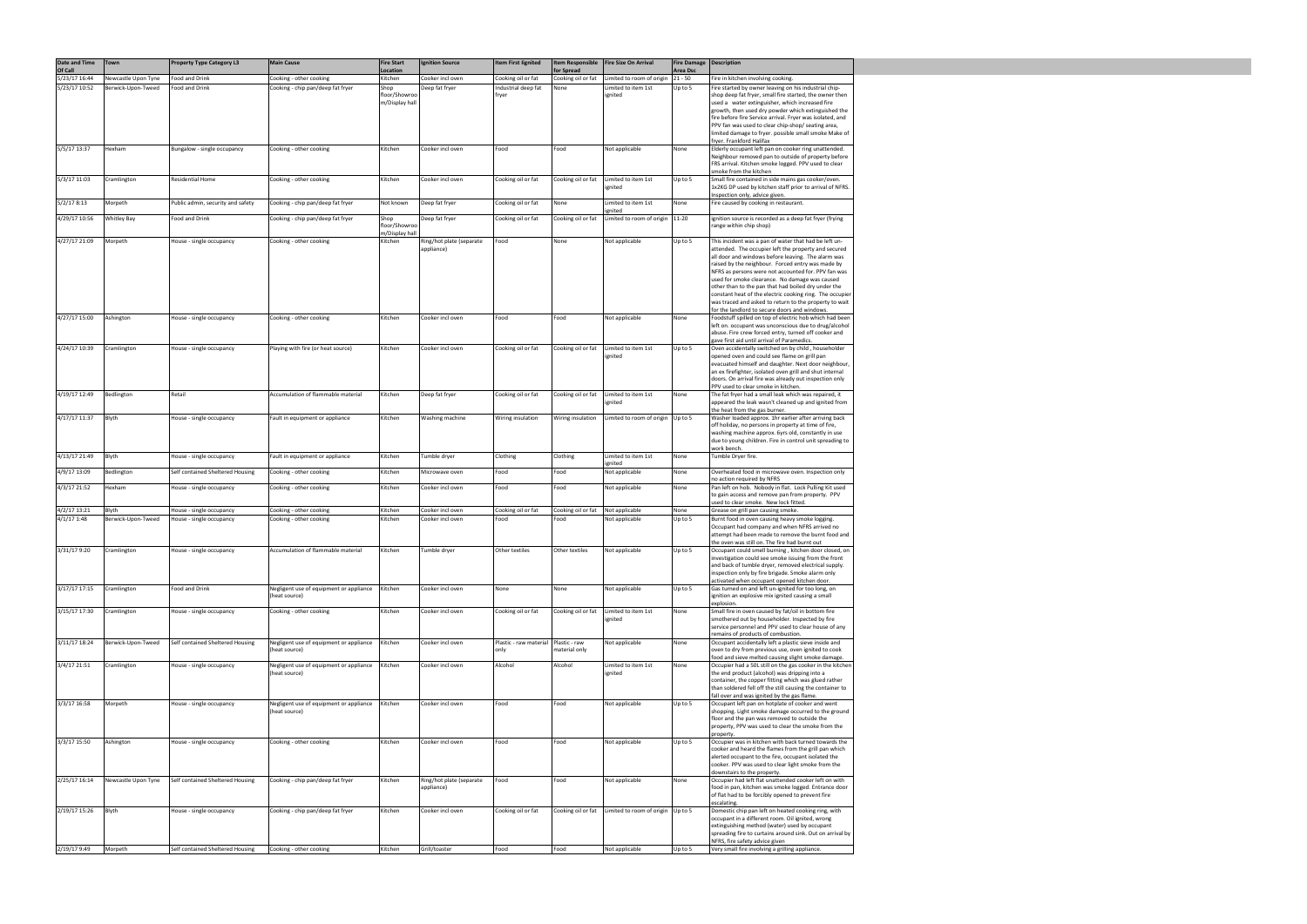| Date and Time<br>Of Call | Town               | <b>Property Type Category L3</b>                                       | <b>Main Cause</b>                                          | <b>Fire Start</b><br>Location | <b>Ignition Source</b>                 | Item First lignited            | for Spread                          | Item Responsible   Fire Size On Arrival | Fire Damage   Description<br><b>Area Dsc</b> |                                                                                                                                                                                                                                                                                                                                                                                                                                                                                                                                                                                                                                                                                                                                                                                      |
|--------------------------|--------------------|------------------------------------------------------------------------|------------------------------------------------------------|-------------------------------|----------------------------------------|--------------------------------|-------------------------------------|-----------------------------------------|----------------------------------------------|--------------------------------------------------------------------------------------------------------------------------------------------------------------------------------------------------------------------------------------------------------------------------------------------------------------------------------------------------------------------------------------------------------------------------------------------------------------------------------------------------------------------------------------------------------------------------------------------------------------------------------------------------------------------------------------------------------------------------------------------------------------------------------------|
| 2/16/17 12:09            | Wooler             | House - single occupancy                                               | Cooking - chip pan/deep fat fryer                          | Kitchen                       | Ring/hot plate (separate<br>appliance) | Cooking oil or fat             | None                                | Not applicable                          | Up to 5                                      | Fire in kitchen.                                                                                                                                                                                                                                                                                                                                                                                                                                                                                                                                                                                                                                                                                                                                                                     |
| 2/15/17 20:18            | Hexham             | Self contained Sheltered Housing                                       | Negligent use of equipment or appliance<br>(heat source)   | Kitchen                       | Cooker incl oven                       | electric appliance<br>cable    | None                                | Not applicable                          | None                                         | An electric slow cooker with its cable rapped under it<br>was on a cooker ring. Occupant was intending to cook<br>on the ring in front but had turned on the wrong ring<br>causing the plastic electric cable to melt and fill the<br>room with a hazy smoke setting the alarm system off.<br>Occupant immediately turned off the cooker at the<br>isolation switch because she thought it was the cooker<br>itself igniting, it then cooled before causing further<br>damage.                                                                                                                                                                                                                                                                                                       |
| 2/12/17 20:43            | Belford            | Food and Drink                                                         | Cooking ? other cooking                                    | Kitchen                       | Cooker incl oven                       | Cooking oil or fat             | Cooking oil or fat                  | Limited to item 1st                     | None                                         | Cooking oil spilled onto pizza oven.                                                                                                                                                                                                                                                                                                                                                                                                                                                                                                                                                                                                                                                                                                                                                 |
| 2/10/17 11:27            | Hexham             | House - single occupancy                                               | Cooking - other cooking                                    | Kitchen                       | Cooker incl oven                       | Food                           | Food                                | ignited<br>Not applicable               | Up to 5                                      | The Occupant could not remember burning food,<br>removing it from the heat source or the smoke alarm<br>actuating. Upon arrival the occupant was sat in the<br>living room and unable to remember anything. The<br>electric fire had also been left on full unattended in a<br>separate ground floor room with high fire loading in<br>close proximity.                                                                                                                                                                                                                                                                                                                                                                                                                              |
| 2/6/17 17:30             | Wooler             | House - single occupancy                                               | Combustible articles too close to heat<br>source (or fire) | Kitchen                       | Cooker incl oven                       | Other textiles                 | Other textiles                      | Limited to room of origin $ 6-10 $      |                                              | Fire in Kitchen ignited by mother of occupier who had<br>switched on electricity hob which ignited tea towel and<br>papers which were stored on top of hob. Fire<br>extinguished before fire service arrival by worker with<br>dry powder extinguisher. Building heavily smoke<br>logged (PPV used to clear) Fire damage to<br>cooker/fridge freezer and extractor fan area. Dry<br>powder damage to ground floor area                                                                                                                                                                                                                                                                                                                                                               |
| 2/4/17 22:30             | Cramlington        | House - single occupancy                                               | Cooking - chip pan/deep fat fryer                          | Kitchen                       | Cooker incl oven                       | Cooking oil or fat             | Cooking oil or fat                  | Whole building                          | $21 - 50$                                    | Fire in kitchen of mid terraced house, occupant was<br>unable to leave the premises, she was unable to unlock<br>the front door from the inside. Occupants daughter<br>managed to open the door from the outside prior to<br>arrival of fire service. On arrival Kitchen, Living room<br>and Dining room well alight. Unable to question<br>occupant as taken to hospital with smoke inhalation,<br>however informed by daughter that occupant believes<br>a pan had been left on the stove and occupant did not<br>turn it off, items found within the property to back up<br>this cause.                                                                                                                                                                                           |
| 2/3/17 18:41             | <b>Whitley Bay</b> | House - single occupancy                                               | Fault in equipment or appliance                            | Kitchen                       | Washing machine                        | Wiring insulation              | None                                | Not applicable                          | None                                         | Washing machine fire.                                                                                                                                                                                                                                                                                                                                                                                                                                                                                                                                                                                                                                                                                                                                                                |
| 2/3/17 18:17             | Hexham             | Self contained Sheltered Housing                                       | Combustible articles too close to heat<br>source (or fire) | Kitchen                       | Cooker incl oven                       | Toaster                        | Plastic - raw<br>material only      | Not applicable                          | Up to 5                                      | Occupant had a toaster permanently standing on top of<br>the cooker. When occupant was cooking on another<br>ring had turned on the ring under the toaster causing it<br>to melt to the point it set the alarms going. Occupant<br>turned off the power supply and closed the kitchen<br>door stopping the fire from spreading. The toaster was<br>removed from the premises and plastic was melted<br>over the cooker.                                                                                                                                                                                                                                                                                                                                                              |
| 2/1/17 20:31             | Choppington        | Purpose Built Flat/Maisonette -<br>multiple occupancy                  | Cooking - other cooking                                    | Kitchen                       | Cooker incl oven                       | Cooking oil or fat             | Cooking oil or fat   Not applicable |                                         | Up to 5                                      | Small fire in grill pan inside oven, this was contained<br>within cooker, slight smoke damage to kitchen only,<br>windows were opened to ventilate light smoke, from<br>extinguished fire.                                                                                                                                                                                                                                                                                                                                                                                                                                                                                                                                                                                           |
| 2/1/17 12:36             | Ashington          | House - single occupancy                                               | Negligent use of equipment or appliance<br>(heat source)   | Kitchen                       | Cooker incl oven                       | Plastic - raw material<br>only | Plastic - raw<br>material only      | Not applicable                          | Up to 5                                      | Occupier thought they had switched on front ring for<br>the electrical cooker. There was a coffee machine in<br>place on the rear ring, and unfortunately it was this<br>ring that she had mistakenly switched on. There was<br>heat damage only, caused by melting plastic, of which a<br>small amount ignited when she removed the coffee<br>machine from the cooker ring. This was extinguished<br>with a damp cloth, and the electricity supply to the<br>cooker isolated by the occupier.                                                                                                                                                                                                                                                                                       |
| 1/24/17 11:36            | Morpeth            | Other private non-residential building Fault in equipment or appliance |                                                            | Store room                    | Tumble dryer                           | Other textiles                 | Other textiles                      | Limited to room of origin $ Up$ to 5    |                                              | Fire involving an industrial tumble dryer. Discovered by<br>bar staff when going to remove dried items. The items<br>inside were towels which had been used in the kitchen,<br>so undoubtedly had amounts of oil/ grease on them.<br>The textiles inside the drum were the only items<br>damaged by fire, other than 1 of the vanes inside the<br>drum, which was a result of the burnt textiles coming<br>into contact with this. There was no damage to the<br>electrics of the dryer. The textiles had ignited due to an<br>excessive build up of heat in the drum, either caused by<br>a faulty thermostat, or more likely due to poor<br>ventilation on the air intake. The rear of the unit was<br>heavily clogged with dust and fibres, making this the<br>most likely cause. |
| 1/20/17 15:22            | Choppington        | Bungalow - single occupancy                                            | Cooking - chip pan/deep fat fryer                          | Kitchen                       | Cooker incl oven                       | Cooking oil or fat             | Cooking oil or fat                  | Limited to item 1st<br>gnited           | None                                         | Occupant had left her pan on whist in the living room,<br>the lady was on a lot of medication.                                                                                                                                                                                                                                                                                                                                                                                                                                                                                                                                                                                                                                                                                       |
| 1/20/17 10:18            | Berwick-Upon-Tweed | Entertainment and culture                                              | Cooking - chip pan/deep fat fryer                          | Kitchen                       | Deep fat fryer                         | None                           | Cooking oil or fat                  | Limited to item 1st<br>ignited          | None                                         | Small fire in industrial chip pan unit.                                                                                                                                                                                                                                                                                                                                                                                                                                                                                                                                                                                                                                                                                                                                              |
| 1/15/17 8:07             | Ashington          | House - single occupancy                                               | Combustible articles too close to heat<br>source (or fire) | Kitchen                       | Ring/hot plate (separate<br>appliance) | Other textiles                 | Other textiles                      | Not applicable                          | None                                         | Resident left tea towel on hot hob, towel started<br>smouldering, smoke but no fire. Extinguished before<br>arrival.                                                                                                                                                                                                                                                                                                                                                                                                                                                                                                                                                                                                                                                                 |
| 1/14/17 10:17            | Blyth              | Bungalow - single occupancy                                            | Cooking - other cooking                                    | Kitchen                       | Cooker incl oven                       | Food                           | None                                | Not applicable                          | None                                         | Pan on cooker removed by firefighters and placed in<br>rear garden. PPV used to clear smoke from property.                                                                                                                                                                                                                                                                                                                                                                                                                                                                                                                                                                                                                                                                           |
| 1/9/17 18:16             | Blyth              | Self contained Sheltered Housing                                       | Cooking - other cooking                                    | Kitchen                       | Cooker incl oven                       | Food                           | Food                                | Limited to item 1st<br>ignited          | Up to 5                                      | Occupant had fallen and could not get back onto feet.<br>In trying to do so knocked over a pan which was still on<br>the hob which caused smoke to enter/fill the room.                                                                                                                                                                                                                                                                                                                                                                                                                                                                                                                                                                                                              |
| 1/7/17 14:22             | Morpeth            | House - single occupancy                                               | Fault in equipment or appliance                            | Kitchen                       | Cooker incl oven                       | Aga cooker                     | None                                | Limited to item 1st<br>ignited          | None                                         | Fire in AGA Cooker in kitchen. Fire was confined to the<br>aga and flue of the aga and had self extinguished<br>before the arrival of Fire Service. Inspection only and<br>homeowner was advised to seek professional advise<br>before using the aga again.                                                                                                                                                                                                                                                                                                                                                                                                                                                                                                                          |
| $1/4/17$ 16:18           | Ashington          | Self contained Sheltered Housing                                       | Cooking - chip pan/deep fat fryer                          | Kitchen                       | Cooker incl oven                       | Cooking oil or fat             | Cooking oil or fat                  | Limited to item 1st<br>ignited          | Up to 5                                      | Fire in chip pan extinguished before arrival by occupier.<br>Pan left unattended as occupier had been distracted<br>talking to a friend.                                                                                                                                                                                                                                                                                                                                                                                                                                                                                                                                                                                                                                             |
| 1/4/17 10:51             | Alnwick            | Self contained Sheltered Housing                                       | Fault in equipment or appliance                            | Utility room                  | Washing machine                        | Wiring insulation              | None                                | Limited to item 1st<br>ignited          | None                                         | Washing machine overheated- electric isolated before<br>the arrival of FRS.                                                                                                                                                                                                                                                                                                                                                                                                                                                                                                                                                                                                                                                                                                          |
| $1/1/17$ 23:33           | Ashington          | House - single occupancy                                               | Negligent use of equipment or appliance<br>(heat source)   | Kitchen                       | Cooker incl oven                       | Other wooden                   | Other wooden                        | Limited to room of origin               | Up to 5                                      | Wooden chopping board left on hot electric hob by<br>householder who went to bed. Smoke alarms actuated<br>but did not wake occupant. Occupant's partner<br>extinguished fire on return to house.                                                                                                                                                                                                                                                                                                                                                                                                                                                                                                                                                                                    |
| 12/27/16 12:23           | <b>Whitley Bay</b> | Bungalow - single occupancy                                            | Cooking - other cooking                                    | Kitchen                       | Grill/toaster                          | Food                           | Food                                | Not applicable                          | None                                         | Toast on fire, out on arrival.                                                                                                                                                                                                                                                                                                                                                                                                                                                                                                                                                                                                                                                                                                                                                       |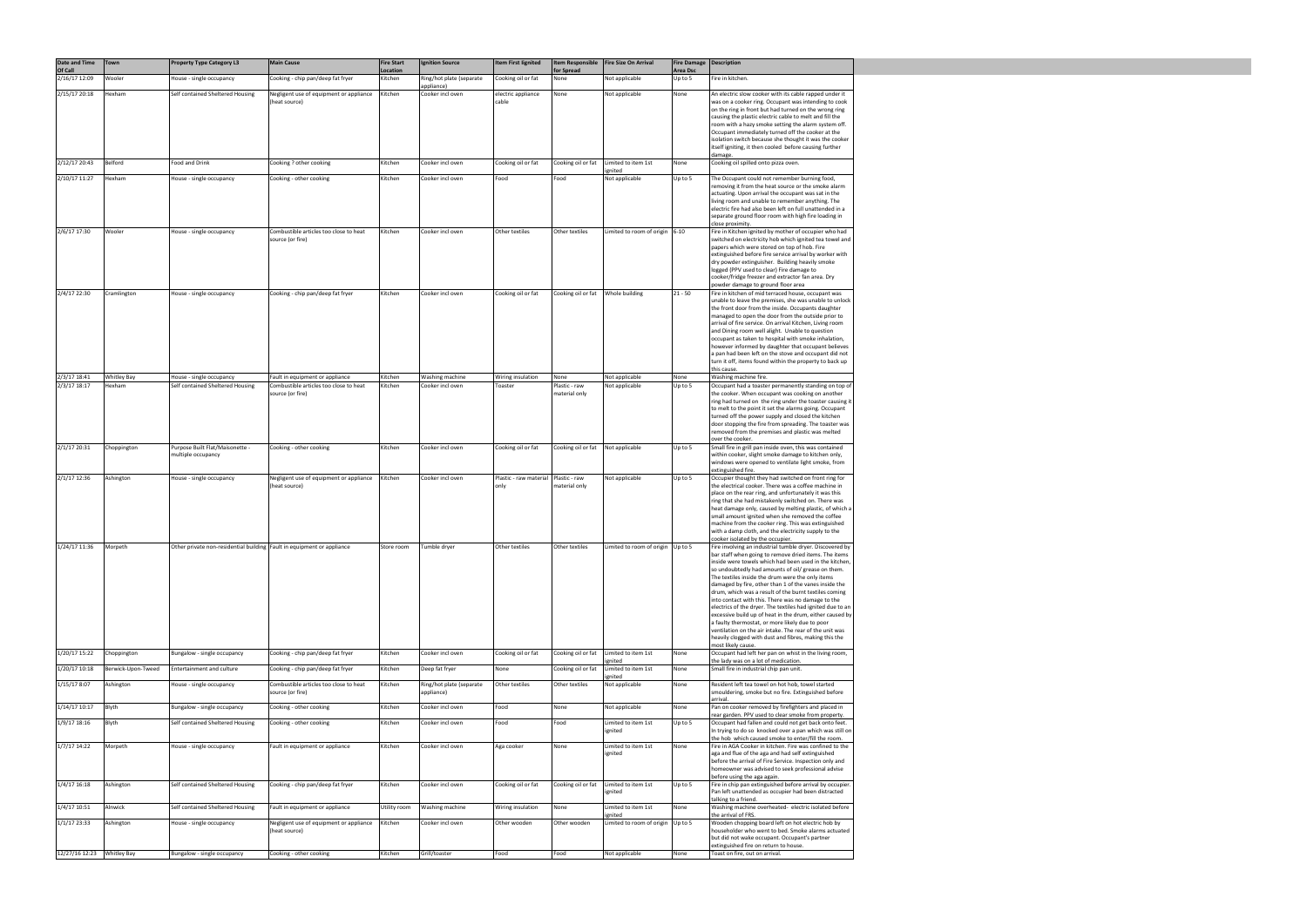| Date and Time<br>Of Call | Town                 | <b>Property Type Category L3</b>                  | <b>Main Cause</b>                                          | <b>Fire Start</b><br>Location   | <b>Ignition Source</b>                 | Item First lignited            | <b>Item Responsible</b><br>for Spread           | Fire Size On Arrival                 | <b>Fire Damage</b><br>Area Dsc | Description                                                                                                        |
|--------------------------|----------------------|---------------------------------------------------|------------------------------------------------------------|---------------------------------|----------------------------------------|--------------------------------|-------------------------------------------------|--------------------------------------|--------------------------------|--------------------------------------------------------------------------------------------------------------------|
| 12/12/16 19:27           | Cramlington          | House - single occupancy                          | Cooking - other cooking                                    | Kitchen                         | Cooker incl oven                       | Cooking oil or fat             | Cooking oil or fat                              | Limited to item 1st                  | None                           | Small fire in oven out on arrival.                                                                                 |
| 12/12/16 9:26            | Cramlington          | House - single occupancy                          | Fault in equipment or appliance                            | Kitchen                         | Microwave oven                         | Wiring insulation              | <b>Internal fittings</b>                        | gnited<br>Limited to item 1st        | None                           | Fire contained to the microwave.                                                                                   |
| 12/11/16 21:40           | Berwick-Upon-Tweed   | Purpose Built Flat/Maisonette -                   | Cooking - other cooking                                    | Kitchen                         | Cooker incl oven                       | Food                           | Food                                            | ignited<br>Not applicable            | None                           | Occupier fell asleep after returning home from a night                                                             |
|                          |                      | multiple occupancy                                |                                                            |                                 |                                        |                                |                                                 |                                      |                                | out and putting food on the cooker. Fire alarm<br>activated and alerted him. Cooker switched off and pan           |
|                          |                      |                                                   |                                                            |                                 |                                        |                                |                                                 |                                      |                                | removed by occupier. Fire Service made cooker safe<br>and ventilated smoke logged property with PPV fan. No        |
|                          |                      |                                                   |                                                            |                                 |                                        |                                |                                                 |                                      |                                | Smoke or fire damage to property                                                                                   |
| 12/10/16 12:18           | Blyth                | House - single occupancy                          | Fault in equipment or appliance                            | Kitchen                         | Washing machine                        | Wiring insulation              | None                                            | Not applicable                       | Up to 5                        | Drive belt on washing machine loose and tangled in<br>motor causing motor to overheat and smoke. Washer            |
|                          |                      |                                                   |                                                            |                                 |                                        |                                |                                                 |                                      |                                | removed to outside. Machine was purchased as<br>reconditioned approximately 8 years ago.                           |
| 12/4/16 16:49            | Ashington            | House - single occupancy                          | Cooking - other cooking                                    | Kitchen                         | Cooker incl oven                       | Cooking oil or fat             | Cooking oil or fat                              | Limited to item 1st<br>ignited       | Up to 5                        | Fire in roasting dish in oven of cooker. Fire<br>extinguished by occupier using damp cloths. Inspection            |
|                          |                      |                                                   |                                                            |                                 |                                        |                                |                                                 |                                      |                                | only by FRS.                                                                                                       |
| 12/2/16 12:43            | Ashington            | House - single occupancy                          | Careless handling - due to knocking over                   | Kitchen                         | Cooker incl oven                       | Plastic - raw material<br>only | Plastic - raw<br>material only                  | Limited to item 1st<br>ignited       | Up to 5                        | Owner of the house placed a babies bottle sterilizer on<br>a ring of the cooker, and as occupant placed child in a |
|                          |                      |                                                   |                                                            |                                 |                                        |                                |                                                 |                                      |                                | pushchair turned and knocked the ring of the cooker on<br>causing the plastic sterilizer to melt and catch fire.   |
| 11/29/16 1:09            | Newcastle Upon Tyne  | Bungalow - single occupancy                       | Cooking - other cooking                                    | Kitchen                         | Grill/toaster                          | Food                           | None                                            | Not applicable                       | $21 - 50$                      | Cooking food and fell asleep, smoke filled two rooms.<br>NFRS cleared smoke with PPV.                              |
| 11/25/16 12:37           | Cramlington          | House - single occupancy                          | Cooking - other cooking                                    | Kitchen                         | Cooker incl oven                       | Cooking oil or fat             | Cooking oil or fat                              | Not applicable                       | None                           | Fire in ground floor kitchen.                                                                                      |
| 11/23/16 16:35           | Ashington            | House - single occupancy                          | Cooking - other cooking                                    | Kitchen                         | Grill/toaster                          | Cooking oil or fat             | Cooking oil or fat                              | Limited to room of origin            | Up to 5                        | Fire in grill pan of 2 storey mid terraced house The<br>occupier moved the grill pan to nearby sink then           |
| 11/20/16 12:03           | Alnwick              | Food and Drink                                    | Cooking - other cooking                                    | Kitchen                         | Cooker incl oven                       | Cooking oil or fat             | Cooking oil or fat                              | Limited to item 1st                  | Up to 5                        | evacuated.<br>Commercial kitchen, large build up of old fat/oil caused                                             |
|                          |                      |                                                   |                                                            |                                 |                                        |                                |                                                 | ignited                              |                                | the fire on top and at rear of large cooker range. Fire                                                            |
|                          |                      |                                                   |                                                            |                                 |                                        |                                |                                                 |                                      |                                | blanket used by kitchen staff. CO2 and buckets of water<br>used to cool area. monitored with TICs                  |
| 11/19/16 19:45           | Morpeth              | Self contained Sheltered Housing                  | Cooking - other cooking                                    | Kitchen                         | Microwave oven                         | Food                           | Food                                            | Limited to item 1st<br>ignited       | Up to 5                        | Fire in dish of sausages in microwave oven. Fire<br>extinguished before arrival by occupier. Flat heavily          |
|                          |                      |                                                   |                                                            |                                 |                                        |                                |                                                 |                                      | $6 - 10$                       | smoke logged. PPV used to clear smoke.                                                                             |
| 11/19/16 17:47           | Blyth                | Self contained Sheltered Housing                  | Cooking - chip pan/deep fat fryer                          | Kitchen                         | Ring/hot plate (separate<br>appliance) | Cooking oil or fat             | Cooking oil or fat                              | Not applicable                       |                                | Chip pan fire - extinguished before arrival inspection<br>only - property ventilated naturally.                    |
| 11/17/16 18:23           | Blyth                | Converted Flat/Maisonette - multiple<br>occupancy | Negligent use of equipment or appliance<br>(heat source)   | Kitchen                         | Ring/hot plate (separate<br>appliance) | Food                           | None                                            | Not applicable                       | None                           | Unattended pan left on Heated cooker ring, Occupant<br>in different room. Smoke alarms alerted to incident.        |
| 11/14/16 9:18            | Blyth                | House - single occupancy                          | Playing with fire (or heat source)                         | Kitchen                         | Ring/hot plate (separate               | Plastic - raw material         | Plastic - raw                                   | Limited to item 1st                  | $6 - 10$                       | NFRS used PPV. Advice given<br>Young child turn cooker ring on whilst toaster was                                  |
|                          |                      |                                                   |                                                            |                                 | appliance)                             | only                           | material only                                   | ignited                              |                                | placed on the ring. Occupant went out of the house                                                                 |
| 11/13/16 15:48           | Morpeth              | Public admin, security and safety                 | Cooking - chip pan/deep fat fryer                          | Kitchen                         | Deep fat fryer                         | Cooking oil or fat             | Cooking oil or fat                              | Not applicable                       | Up to 5                        | and returned to find it smoke logged.<br>Fire within Deep Fat Frying extinguished by prison staff                  |
| 11/8/16 22:00            | Bedlington           | House - single occupancy                          | Cooking - other cooking                                    | Kitchen                         | Cooker incl oven                       | Food                           | None                                            | Not applicable                       | None                           | prior to arrival, inspection only<br>Fire in oven extinguished before arrival.                                     |
| 11/4/16 10:52            | Morpeth              | House - single occupancy                          | Combustible articles too close to heat                     | Kitchen                         | Ring/hot plate (separate               | Paper/Cardboard                | Paper/Cardboard                                 | Not applicable                       | None                           | Kitchen roll on hob.                                                                                               |
| 11/3/16 20:57            | Cramlington          | Retail                                            | source (or fire)<br>Faulty leads to equipment or appliance | Shop                            | appliance)<br>Fridge/Freezer           | Wiring insulation              | Wiring insulation                               | Not applicable                       | None                           | Freezer issuing sparks and smoke                                                                                   |
|                          |                      |                                                   |                                                            | floor/Showroo<br>m/Display hall |                                        |                                |                                                 |                                      |                                |                                                                                                                    |
| 11/1/16 12:01            | Newcastle Upon Tyne  | House - single occupancy                          | Fault in equipment or appliance                            | Under stairs<br>(enclosed,      | Tumble dryer                           | Clothing                       | Clothing                                        | Limited to floor / deck of<br>origin | $6 - 10$                       | Dryer. On investigation there were a quantity of towels<br>in the drum and the belt was snapped cleanly. A         |
|                          |                      |                                                   |                                                            | storage area)                   |                                        |                                |                                                 |                                      |                                | snapped belt coupled with a load of towels (possibly                                                               |
|                          |                      |                                                   |                                                            |                                 |                                        |                                |                                                 |                                      |                                | containing traces of oils) caused overheating and<br>combustion in the towels.                                     |
| 10/30/16 17:01           | Newbiggin-By-The-Sea | House - single occupancy                          | Negligent use of equipment or appliance<br>(heat source)   | Kitchen                         | Ring/hot plate (separate<br>appliance) | Plastic - raw material<br>only | None                                            | Not applicable                       | None                           | Owner came back to property and noticed smoke in<br>kitchen and called 999. Electric hob was on in kitchen         |
|                          |                      |                                                   |                                                            |                                 |                                        |                                |                                                 |                                      |                                | and plastic bowl had melted onto it. Crew removed<br>from heat and turned off appliance. PPV used to clear         |
|                          |                      |                                                   |                                                            |                                 |                                        |                                |                                                 |                                      |                                | smoke from property.                                                                                               |
| 10/22/16 13:29           | Hexham               | House - single occupancy                          | Cooking - other cooking                                    | Kitchen                         | Grill/toaster                          | Cooking oil or fat             | Cooking oil or fat                              | Limited to room of origin Up to 5    |                                | Occupier left the grill turned on and vacated the<br>premises. Residual fat on the grill pan tray caught fire      |
|                          |                      |                                                   |                                                            |                                 |                                        |                                |                                                 |                                      |                                | and spread to a small area of the kitchen cabinet<br>carcass either side of the cooker. Sequential ventilation     |
|                          |                      |                                                   |                                                            |                                 |                                        |                                |                                                 |                                      |                                | utilising a PPV fan as the fire was out on arrival. Cooker<br>isolated from power source and occupier advised not  |
|                          |                      |                                                   |                                                            |                                 |                                        |                                |                                                 |                                      |                                | to use the appliance again without getting it checked<br>by a competent engineer.                                  |
| 10/21/16 15:00           | Haltwhistle          | House - single occupancy                          | Fault in equipment or appliance                            | Dining room                     | Tumble dryer                           | Wiring insulation              | Clothing                                        | Limited to room of origin $ Up$ to 5 |                                | Upon arrival there was thick black smoke coming from                                                               |
|                          |                      |                                                   |                                                            |                                 |                                        |                                |                                                 |                                      |                                | the kitchen window, PPV was used to clear the<br>property of smoke. Fire appears to have started at the            |
|                          |                      |                                                   |                                                            |                                 |                                        |                                |                                                 |                                      |                                | bottom of the dryer, possibly the motor. The occupier<br>said they had cleaned the lint trap before every use.     |
|                          |                      |                                                   |                                                            |                                 |                                        |                                |                                                 |                                      |                                | Although the make and model was not known at the<br>time it is thought to have mostly resembled a white            |
|                          |                      |                                                   |                                                            |                                 |                                        |                                |                                                 |                                      |                                | knight condensing dryer.                                                                                           |
| 10/17/16 16:22           | Ashington            | Food and Drink                                    | Fault in equipment or appliance                            | ction room                      | Process/Produ Deep fat fryer           | Cooking oil or fat             | Cooking oil or fat                              | Limited to item 1st<br>ignited       | $6 - 10$                       | Fire in deep fat fryer in chip shop caused by faulty<br>thermostat on fryer. Occupier extinguished fire in fryer   |
| 10/14/16 15:43           | Hexham               | House - single occupancy                          | Cooking - other cooking                                    | Kitchen                         | Cooker incl oven                       | Food                           | Food                                            | Not applicable                       | Up to 5                        | with fire blanket.<br>Occupier left premises to pick up school children and                                        |
|                          |                      |                                                   |                                                            |                                 |                                        |                                |                                                 |                                      |                                | left a pan of food on cooker ring with power switched                                                              |
|                          |                      |                                                   |                                                            |                                 |                                        |                                |                                                 |                                      |                                | on. On returning to the property heard the smoke<br>alarm activating and called the fire service. Pan of food      |
|                          |                      |                                                   |                                                            |                                 |                                        |                                |                                                 |                                      |                                | out on arrival. PPV fan used for sequential ventilation<br>to the property to clear smoke.                         |
| 10/14/16 9:07            | Haltwhistle          | House - single occupancy                          | Fault in equipment or appliance                            | Kitchen                         | Cooker incl oven                       | Internal fittings              | Other/Unspecified Not applicable<br>furnishings |                                      | Up to 5                        | Fault on outer casing of Oil fired AGA Cooker Heater<br>which Kitchen units were joined to, caused by heat         |
|                          |                      |                                                   |                                                            |                                 |                                        |                                |                                                 |                                      |                                | from Aga transferring to the wooden kitchen unit and                                                               |
|                          |                      |                                                   |                                                            |                                 |                                        |                                |                                                 |                                      |                                | causing a fire. Crew used Hearth Kit to cut away the<br>Kitchen units from either side of the Aga Cooker to        |
| 10/5/16 22:51            | Morpeth              | Self contained Sheltered Housing                  | Cooking - other cooking                                    | Kitchen                         | Cooker incl oven                       | Food                           | Food                                            | Not applicable                       | $21 - 50$                      | prevent reignition.<br>Resident was cooking and fell in another room, she was                                      |
|                          |                      |                                                   |                                                            |                                 |                                        |                                |                                                 |                                      |                                | unable to raise the alarm or isolate power to cooking<br>appliance. NFRS forced entry to the flat and removed      |
|                          |                      |                                                   |                                                            |                                 |                                        |                                |                                                 |                                      |                                | occupant to a place of safety and gave her oxygen                                                                  |
|                          |                      |                                                   |                                                            |                                 |                                        |                                |                                                 |                                      |                                | therapy. The fire was extinguished using a CO2<br>extinguisher and the flat and adjacent corridor were             |
|                          |                      |                                                   |                                                            |                                 |                                        |                                |                                                 |                                      |                                | cleared of the fumes using PPV equipment.                                                                          |

<u> 1989 - Andrea Stadt Britain, amerikansk politiker (d. 1989)</u>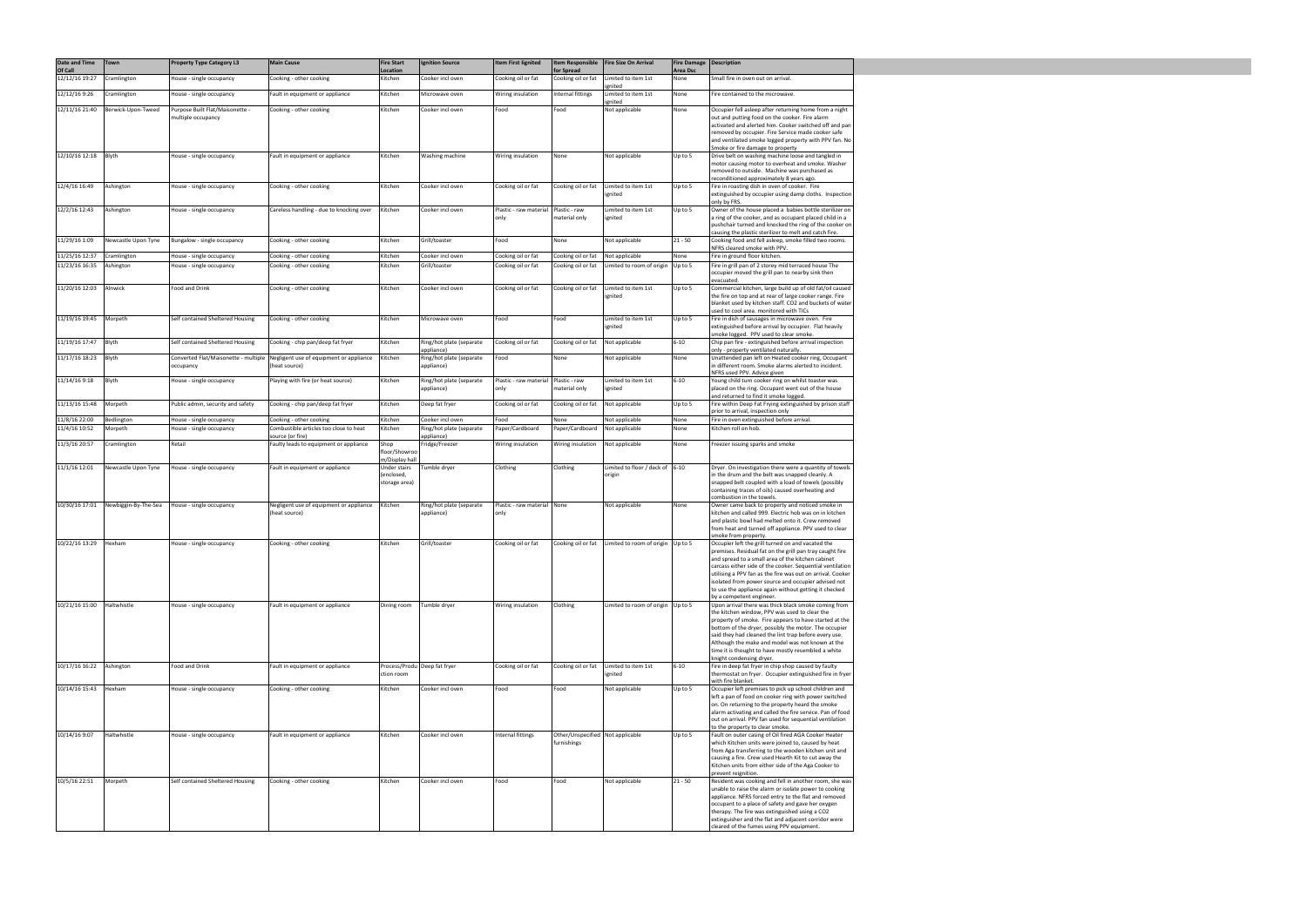| Date and Time                 | Town                | <b>Property Type Category L3</b>                        | <b>Main Cause</b>                                          | <b>Fire Start</b>   | <b>Ignition Source</b>                 | <b>Item First lignited</b>     | Item Responsible                             | <b>Fire Size On Arrival</b>                          | <b>Fire Damage   Description</b> |                                                                                                                                                                                                                                                                                                                                                                                                                                                                                    |
|-------------------------------|---------------------|---------------------------------------------------------|------------------------------------------------------------|---------------------|----------------------------------------|--------------------------------|----------------------------------------------|------------------------------------------------------|----------------------------------|------------------------------------------------------------------------------------------------------------------------------------------------------------------------------------------------------------------------------------------------------------------------------------------------------------------------------------------------------------------------------------------------------------------------------------------------------------------------------------|
| Of Call<br>10/3/16 15:52      | Blyth               | House - single occupancy                                | Cooking - other cooking                                    | Location<br>Kitchen | Cooker incl oven                       | Food                           | for Spread<br>None                           | Not applicable                                       | <b>Area Dsc</b><br>None          | No resident home on arrival, crews gained access<br>through open window due to smell of smoke. Pan that<br>had been left on cooker was simply removed from<br>electric oven hob and placed under cold tap in sink. No<br>other firefighting necessary, crew ventilated by<br>opening windows only. Crews switched oven off and<br>liaised with neighbours to pass information on the<br>residents on their arrival.                                                                |
| 9/29/16 11:58                 | Bedlington          | House - single occupancy                                | Combustible articles too close to heat                     | Kitchen             | Cooker incl oven                       | Paper/Cardboard                | Paper/Cardboard                              | Limited to room of origin Up to 5                    |                                  | Cardboard left on electric hob. Person upstairs when                                                                                                                                                                                                                                                                                                                                                                                                                               |
| 9/27/16 15:14                 | Stocksfield         | Bungalow - single occupancy                             | source (or fire)<br>Cooking - other cooking                | Kitchen             | Microwave oven                         | Food                           | None                                         | Limited to item 1st                                  | Up to 5                          | smoke alarm actuated.<br>Microwave oven fire.                                                                                                                                                                                                                                                                                                                                                                                                                                      |
| 9/27/16 8:58                  | Blyth               | Purpose Built Flat/Maisonette -                         | Cooking - other cooking                                    | Kitchen             | Ring/hot plate (separate               | Cooking oil or fat             | Cooking oil or fat                           | enited<br>Not applicable                             | Up to 5                          | Occupant extinguished fire involving cooker with a fire                                                                                                                                                                                                                                                                                                                                                                                                                            |
| 9/21/16 18:51                 | Berwick-Upon-Tweed  | multiple occupancy                                      | Cooking - other cooking                                    | Kitchen             | appliance)<br>Grill/toaster            | Food                           | Internal fittings                            | Limited to room of origin                            | $6 - 10$                         | blanket.<br>Cooking fire.                                                                                                                                                                                                                                                                                                                                                                                                                                                          |
| 9/19/16 13:30                 | Haltwhistle         | Bungalow - single occupancy<br>House - single occupancy | Fault in equipment or appliance                            | Kitchen             | Microwave oven                         | Wiring insulation              | Internal fittings                            | Limited to room of origin                            | Up to 5                          | Fire in microwave oven, caused by suspected electrical                                                                                                                                                                                                                                                                                                                                                                                                                             |
| 9/12/16 13:04                 | Ashington           | House - single occupancy                                | Cooking - chip pan/deep fat fryer                          | Kitchen             | Ring/hot plate (separate<br>appliance) | Cooking oil or fat             | Cooking oil or fat                           | Limited to item 1st<br>ignited                       | Up to 5                          | fault in the digital clock of the appliance.<br>Chip Pan left unattended and the cooking oil ignited.<br>The occupier removed the chip pan from the cooker<br>Then poured some water into it This made it worse He<br>then moved it outside the property using towels etc. FS<br>used hose reel to extinguish the towels The cooking oil<br>had burned itself out.                                                                                                                 |
| 9/11/16 15:41                 | Alnwick             | House - single occupancy                                | Fault in equipment or appliance                            | Kitchen             | Cooker incl oven                       | Wiring insulation              | Wiring insulation                            | Limited to item 1st                                  | None                             | Small oven fire caused by an electrical short.                                                                                                                                                                                                                                                                                                                                                                                                                                     |
| 9/7/16 16:48                  | Bedlington          | House - single occupancy                                | Negligent use of equipment or appliance                    | Kitchen             | Ring/hot plate (separate               | Paper/Cardboard                | Paper/Cardboard                              | gnited<br>Limited to item 1st                        | None                             | Papers left on hot plate, wrong switch turned on.                                                                                                                                                                                                                                                                                                                                                                                                                                  |
| 9/3/16 12:08                  | Morpeth             | House - single occupancy                                | heat source)<br>Cooking - other cooking                    | Kitchen             | appliance)<br>Grill/toaster            | Cooking oil or fat             | Cooking oil or fat                           | gnited<br>Limited to item 1st                        | Up to 5                          | Fire involved a quantity of fat, which had accumulated                                                                                                                                                                                                                                                                                                                                                                                                                             |
|                               |                     |                                                         |                                                            |                     |                                        |                                |                                              | ignited                                              |                                  | in the grill pan of an Indesit cooker. Occupier had used<br>grill pan several minutes earlier, and had closed the<br>grill door, allowing heat build up to ignite the fat in the<br>grill pan. Burned out before arrival.                                                                                                                                                                                                                                                          |
| 9/3/16 1:05                   | Bedlington          | House - single occupancy                                | Careless handling - due to sleep or<br>unconsciousness     | Kitchen             | Cooker incl oven                       | Cooking oil or fat             | Cooking oil or fat                           | Limited to room of origin                            | Up to 5                          | Occupant put chip pan on then fell asleep, chip pan<br>ignited and smoke alarm in next room woke occupant.                                                                                                                                                                                                                                                                                                                                                                         |
| 8/29/16 15:42                 | Morpeth             | Bungalow - single occupancy                             | Cooking - other cooking                                    | Kitchen             | Cooker incl oven                       | Cooking oil or fat             | Cooking oil or fat                           | Limited to item 1st<br>ignited                       | Up to 5                          | Removal of extractor cover to check for fire spread.<br>Small fire in grill area of cooker extinguished before<br>arrival. Ventilation only. Occupier had put grill on to<br>warm up and forgot about it. Occupier turned heat off<br>and fire self extinguished. Alarm raised by neighbour<br>who saw smoke issuing from side window and could                                                                                                                                    |
| 8/28/16 19:23                 | Morpeth             | House - single occupancy                                | Cooking - other cooking                                    | Kitchen             | Cooker incl oven                       | Food                           | Food                                         | Limited to item 1st<br>ignited                       | Up to 5                          | hear the smoke alarm sounding.<br>Burnt food in oven which caused the element to fail.<br>Smoke did not reach smoke alarm to activate.                                                                                                                                                                                                                                                                                                                                             |
| 8/23/16 8:29                  | Cramlington         | House - single occupancy                                | Combustible articles too close to heat<br>source (or fire) | Kitchen             | Cooker incl oven                       | Plastic - raw material<br>only | Plastic - raw<br>material only               | Not applicable                                       | None                             | Inspection only.<br>Plastic tray melted onto electric cooker ring no damage<br>to anything other than the plastic tray, it had been<br>removed from the heat source prior to the arrival of<br>the fire service. No action was carried out by fire<br>service except the opening of windows.                                                                                                                                                                                       |
| 8/21/16 23:48                 | Bedlington          | Self contained Sheltered Housing                        | Careless handling - due to sleep or                        | Kitchen             | Ring/hot plate (separate               | Food                           | Food                                         | Not applicable                                       | None                             | Cooking fire. Occupant in deep sleep.                                                                                                                                                                                                                                                                                                                                                                                                                                              |
| 8/10/16 17:58                 | Whitley Bay         | House - single occupancy                                | unconsciousness<br>Accumulation of flammable material      | Kitchen             | appliance)<br>Cooker incl oven         | Cooking oil or fat             | Cooking oil or fat                           | Not applicable                                       | Up to 5                          | Fire caused by build up of fat in grill pan within Lamona<br>electric cooker. Stephen Worthy occupier extinguished<br>the fire with a garden hose. Crews used PPV and TIC to<br>clear smoke.                                                                                                                                                                                                                                                                                       |
| 8/2/16 9:40                   | Chathill            | Hotel/motel                                             | Cooking - other cooking                                    | Kitchen             | Ring/hot plate (separate<br>appliance) | Cooking oil or fat             | Cooking oil or fat                           | Limited to 2 floors / decks 21 - 50                  |                                  | Fire on commercial cooking range. Frying pan<br>containing oil caught fire and the flames, heat and<br>smoke were drawn through the extract ducting.<br>Damage to room above due to heat and fire in the void<br>between the ground and first floor. Compartmentation<br>reinstated.                                                                                                                                                                                               |
| 8/1/16 20:19 Ashington        |                     | Purpose Built Flat/Maisonette -<br>multiple occupancy   | Cooking - other cooking                                    | Kitchen             | Cooker incl oven                       | l Cooking oil or fat           | $ $ Cooking oil or $f$ at $ $ Not applicable |                                                      | Up to 5                          | Occupier switched on oven to preheat before cooking,<br>fat residue on foil in oven caught fire, which was<br>confined to the oven compartment and no further<br>damage was caused. The fire was extinguished before<br>arrival and was inspected only.                                                                                                                                                                                                                            |
| 7/27/16 12:02                 | Morpeth             | House - single occupancy                                | Fault in equipment or appliance                            | Kitchen             | Dishwasher                             | Wiring insulation              | Wiring insulation                            | Limited to floor / deck of $\vert$ 21 - 50<br>origin |                                  | Fire in ground floor kitchen of 2 storey semi detached<br>house. Fire started due to a faulty dishwasher. The<br>kitchen and ground floor were severely damaged by<br>fire. The 1st floor was severely smoke damaged                                                                                                                                                                                                                                                               |
| 7/21/16 18:22                 | Morpeth             | House - single occupancy                                | Fault in equipment or appliance                            | Kitchen             | Washing machine                        | Wiring insulation              | None                                         | Not applicable                                       | Up to 5                          | Washing machine over heated caused slight smoke<br>damage to kitchen area. The machine was<br>disconnected and moved outside by FS personnel.                                                                                                                                                                                                                                                                                                                                      |
| 7/20/16 14:16                 | <b>Whitley Bay</b>  | Self contained Sheltered Housing                        | Combustible articles too close to heat<br>source (or fire) | Kitchen             | Cooker incl oven                       | Other textiles                 | None                                         | Not applicable                                       | None                             | Occupant had burnt food and a tea towel on cooker,<br>accommodation staff had to clear flat of light smoke.                                                                                                                                                                                                                                                                                                                                                                        |
| 7/20/16 12:09                 | Hexham              | Bungalow - single occupancy                             | Cooking - other cooking                                    | Kitchen             | Cooker incl oven                       | Food                           | Food                                         | Not applicable                                       | Up to 5                          | Burned food removed from hotplate to outside<br>property. PPV used to clear smoke from bungalow.                                                                                                                                                                                                                                                                                                                                                                                   |
| 7/20/16 10:11                 | Ashington           | House - single occupancy                                | Fault in equipment or appliance                            | Kitchen             | Microwave oven                         | Internal fittings              | Internal fittings                            | Limited to item 1st<br>ignited                       | Up to 5                          | Small fire in Cookworks Microwave oven extinguished<br>before arrival. Inspection only. Accidental ignition<br>caused by fault within microwave oven.                                                                                                                                                                                                                                                                                                                              |
| 7/16/16 20:23                 | Newcastle Upon Tyne | Self contained Sheltered Housing                        | Cooking - other cooking                                    | Kitchen             | Cooker incl oven                       | Food                           | Food                                         | Not applicable                                       | None                             | Fire in kitchen.                                                                                                                                                                                                                                                                                                                                                                                                                                                                   |
| 7/12/16 16:15                 | Morpeth<br>Prudhoe  | Bungalow - single occupancy                             | Cooking - other cooking                                    | Kitchen             | Cooker incl oven                       | Food                           | Food                                         | Not applicable                                       | None                             | Occupant boiled eggs dry and set pan/handle on fire.                                                                                                                                                                                                                                                                                                                                                                                                                               |
| 7/11/16 14:45<br>7/6/16 18:20 | Ashington           | House - single occupancy<br>House - single occupancy    | Cooking - other cooking<br>Fault in equipment or appliance | Kitchen<br>Kitchen  | Cooker incl oven<br>Tumble dryer       | Food<br>Clothing               | None<br>Clothing                             | Not applicable<br>Limited to room of origin          | None<br>$21 - 50$                | Small quantity of food left unattended.<br>Occupants started tumble drier then left house for                                                                                                                                                                                                                                                                                                                                                                                      |
|                               |                     |                                                         |                                                            |                     |                                        |                                |                                              |                                                      |                                  | approximately 15 minutes, on return found kitchen                                                                                                                                                                                                                                                                                                                                                                                                                                  |
| 7/2/16 11:12                  | Hexham              | House - single occupancy                                | Cooking - other cooking                                    | Kitchen             | Cooker incl oven                       | Cooking oil or fat             | Cooking oil or fat                           | Not applicable                                       | Up to 5                          | alight and house heavily smoke logged.<br>Occupier smelled burning in the house and proceeded<br>to the kitchen to investigate. Upon reaching the kitchen<br>realised there was smoke coming from the oven where<br>food was cooking. Occupant isolated the electricity<br>supply to the oven and left the oven door closed. Fire<br>was out on arrival of fire service personnel who<br>assisted by using natural ventilation only to clear the<br>kitchen of any residual smoke. |
| 6/29/16 13:22                 | Morpeth             | House - single occupancy                                | Fault in equipment or appliance                            | Garage              | Tumble dryer                           | Clothing                       | None                                         | Not applicable                                       | None                             | Contents of tumble dryer alight. House holder was<br>alerted to the fire as there was a strong smell of plastic<br>burning. They immediately switched off the appliance<br>and vacated the property to await the Fire Service. The<br>tumble dryer was used regularly and without any prior<br>incident.                                                                                                                                                                           |
| 6/27/16 2:04                  | Bedlington          | House - single occupancy                                | Cooking - other cooking                                    | Kitchen             | Cooker incl oven                       | Cooking oil or fat             | Cooking oil or fat                           | Limited to room of origin Up to 5                    |                                  | Fire in oven in kitchen caused by fat in grill pan igniting.                                                                                                                                                                                                                                                                                                                                                                                                                       |